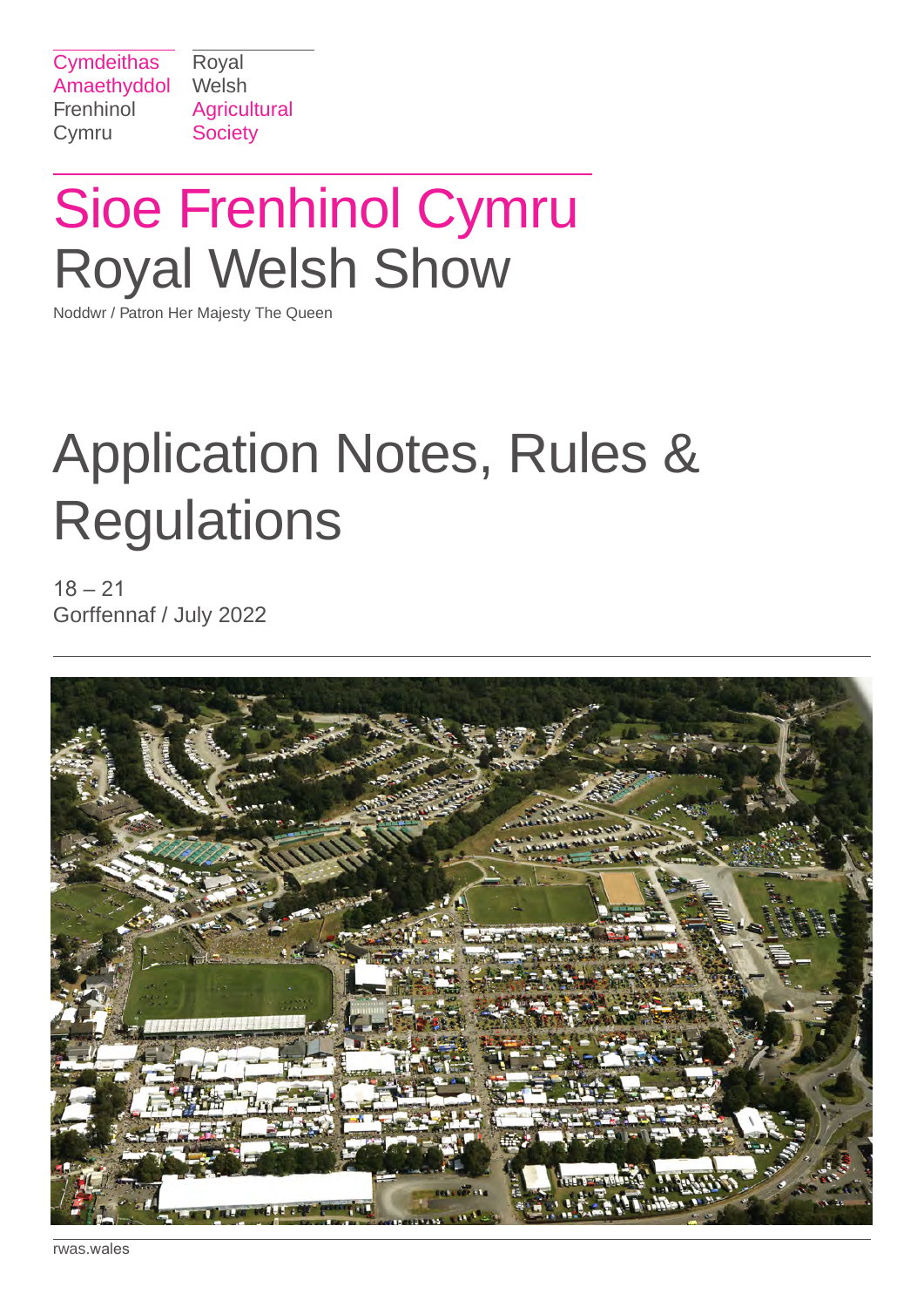#### Manylion cyswllt Contact details

Simon Gittoes Tradestand Officer

01982 508 095 simon@rwas.co.uk

#### Gwobrau i Stondinau Masnach Awards for Tradestands

- $\overline{\mathbf{Y}}$  The Bevington Gibbins Trophy for the Best Tradestand displaying Agricultural Machinery.
- $\overline{\mathbf{V}}$  Royal Welsh Award of Merit for the best Agricultural Tradestand not displaying Agricultural Machinery.
- Royal Welsh Award of Merit for the  $\overline{\mathbf{v}}$ best Commercial Tradestand – Non Agricultural Section.
- Royal Welsh Award of Merit for the  $\bullet$ best Exhibit of Educational and Instructional value.
- Royal Welsh Award of Merit for new innovation that shows the most potential for improving agriculture in Wales.
- Royal Welsh Gold Medal for the New Machine, Implement or Device which is likely to be of most benefit to Welsh farming (The Dr. Alban Davies Trophy)

Only stands erected by 6pm on Sunday 17 July 2022 will be eligible to compete for The best Tradestand Trophy.

Trade Stands will be judged automatically without written application.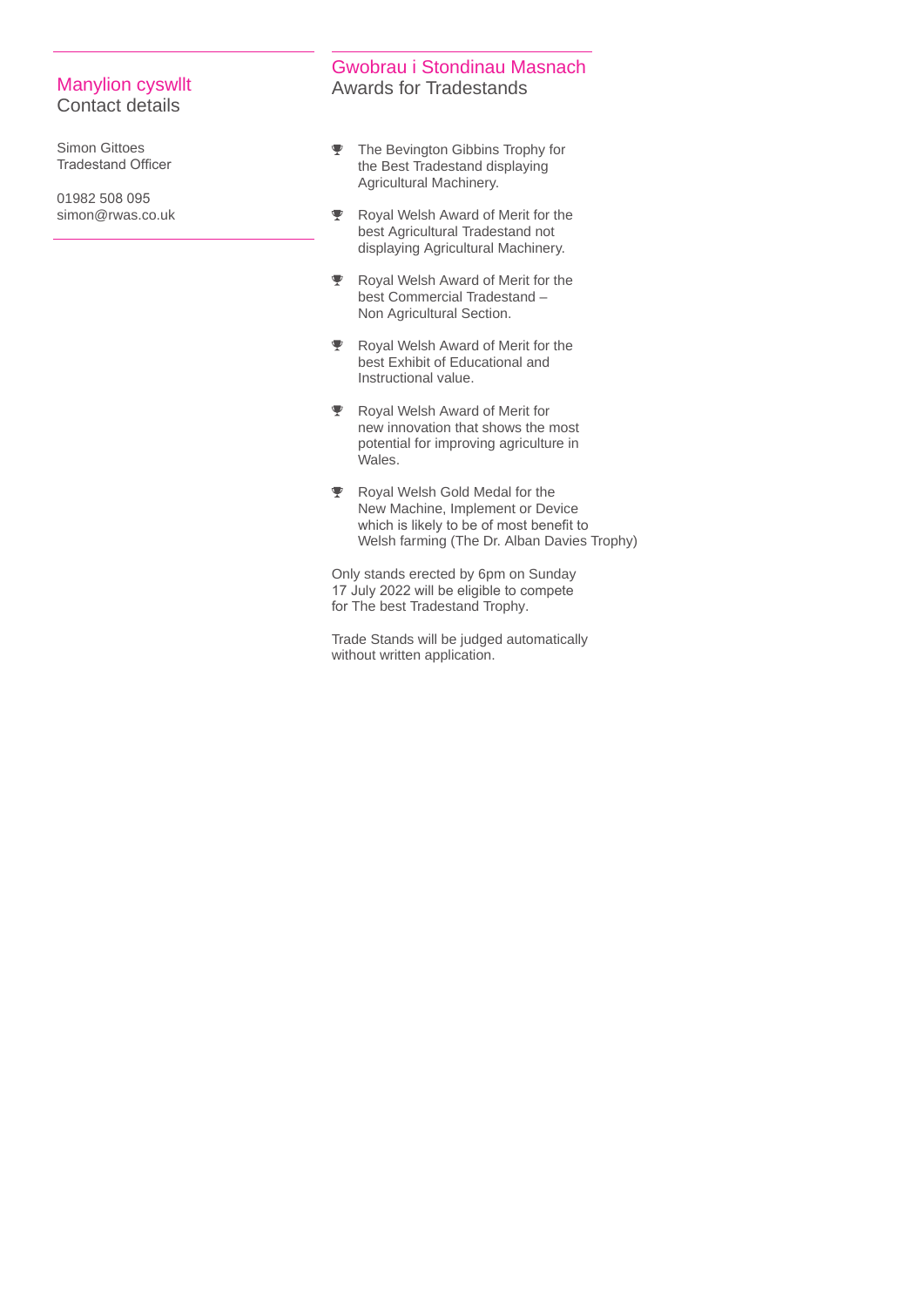# **Contents**

#### **Rules & Regulations**

#### **Step 1 – Making an Application**

- 1.1 Application for Space
- 1.2 Address Details
- 1.3 Livestock / Poultry on Stands
- 1.4 Demonstrators
- 1.5 Protests, Deputations & Delegations
- **1.6 Public Liability Insurance**
- 1.7 Insurance
- 1.8 Signature
- 1.9 Tradestand Rates
- 1.10 Allocation of Sites
- 1.11 Goods Displayed
- 1.12 Banned Items
- 1.13 Knives sale of
- 1.14 Excavating
- 1.15 Electricity
- 1.16 Water
- 1.17 Caravans
- 1.18 Tickets & Passes / Dog Permits
- 1.18(e) Admission Refunds
- 1.19 Description of Exhibits in Catalogue
- 1.20 Recovery of Fees and Charges
- 1.21 Written Permissions
- 1.22 Public Entertainment Licences
- 1.23 Public Performances of Copyright Music and use of Audio Equipment
- 1.24 Tables, Chairs and Marquees
- 1.25 WiFi
- 1.26 Insurance
- 1.27 Health and Safety
- 1.28 Cancellation of Space Reserved
- 1.29 Sub-Letting
- 1.30 Preferred Suppliers
- 1.31 VAT & Companies from outside the UK

#### **Step 2 - Stand Build Up**

- 2.1 Commencement of Work
- 2.2 Stand Set Up Completion
- 2.3 Society Security
- 2.4 Radios
- 2.5 Excavating
- 2.6 Overhead & Underground Electricity Cables
- 2.7 Machinery Ramp
- 2.8 Fork Lift
- 2.9 Delivery to Stands
- 2.10 Grass Mowing
- 2.11 Height of Stands
- 2.12 Mobile Units
- 2.13 Litter
- 2.14 Fire Extinguishers
- 2.15 Fire Safety in Marquees
- 2.16 Flammable Liquids and Gases
- 2.17 Low Flying Aircraft
- 2.18 Parking heavy trailers on avenues with stabilising legs
- 2.19 Livestock Exhibitors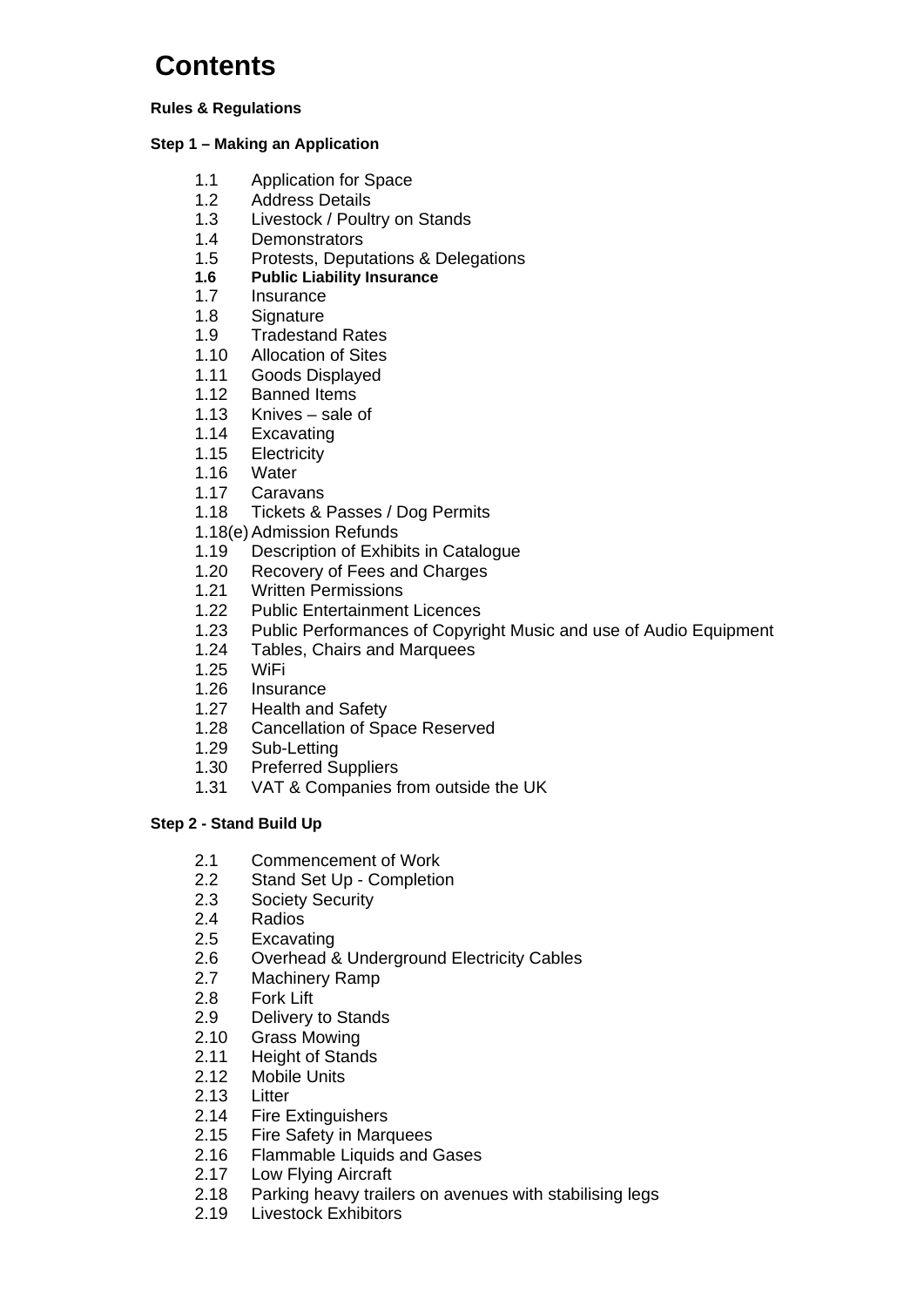#### **Step 3 – Stand Operation during the Event**

- 3.1 Times of Opening
- 3.2 Vehicle Movement
- 3.3 Fly-pitchers
- 3.4 Maximum Speed Limit 5mph
- **Barbecues**
- 3.6 Placing of Exhibits outside boundaries
- 3.7 Delivery to Stands
- 3.8 Awards for Tradestands
- 3.9 Litter
- 3.10 Catering on stands
- 3.11 Event Stand Safety
- 3.12 Trading Standards<br>3.13 Water Stand pipe
- Water Stand pipes and the use of caterers fill hoses.

#### **Step 4 – Breakdown**

- 4.1 Breakdown Traffic / Removal of Stands from the Showground
- 4.2 Stand de-rig waste

#### **Section 5 – Other Information**

- 5.1 Observance of Regulations
- 5.2 Responsibility of Exhibitors
- 5.3 Public Liability Insurance
- 5.4 Allotment of Space
- 5.5 Accidents
- 5.6 Non-Responsibility of Society
- 5.7 Safety Requirements
- 5.8 Transport Safety
- 5.9 Disclaimer
- 5.10 Damage

#### **Rules & Regulations – Alphabetical Order**

- 5.5 Accidents
- 1.2 Address Details
- 1.18(e) Admission Refunds
- 1.10 Allocation of Sites
- 5.4 Allotment of Space
- 1.1 Application for Space
- 3.8 Awards for Tradestands
- 1.12 Banned Items
- 3.5 Barbecues
- 4.1 Breakdown Traffic / Removal of Stands from the Showground
- 1.28 Cancellation of Space Reserved
- 1.17 Caravans
- 3.10 Catering on stands
- 2.1 Commencement of Work<br>5.10 Damage
- **Damage**
- 2.9 Delivery to Stands
- 3.7 Delivery to Stands
- 1.4 Demonstrators
- 1.19 Description of Exhibits in Catalogue
- 5.9 Disclaimer
- 1.15 Electricity
- 3.11 Event Stand Safety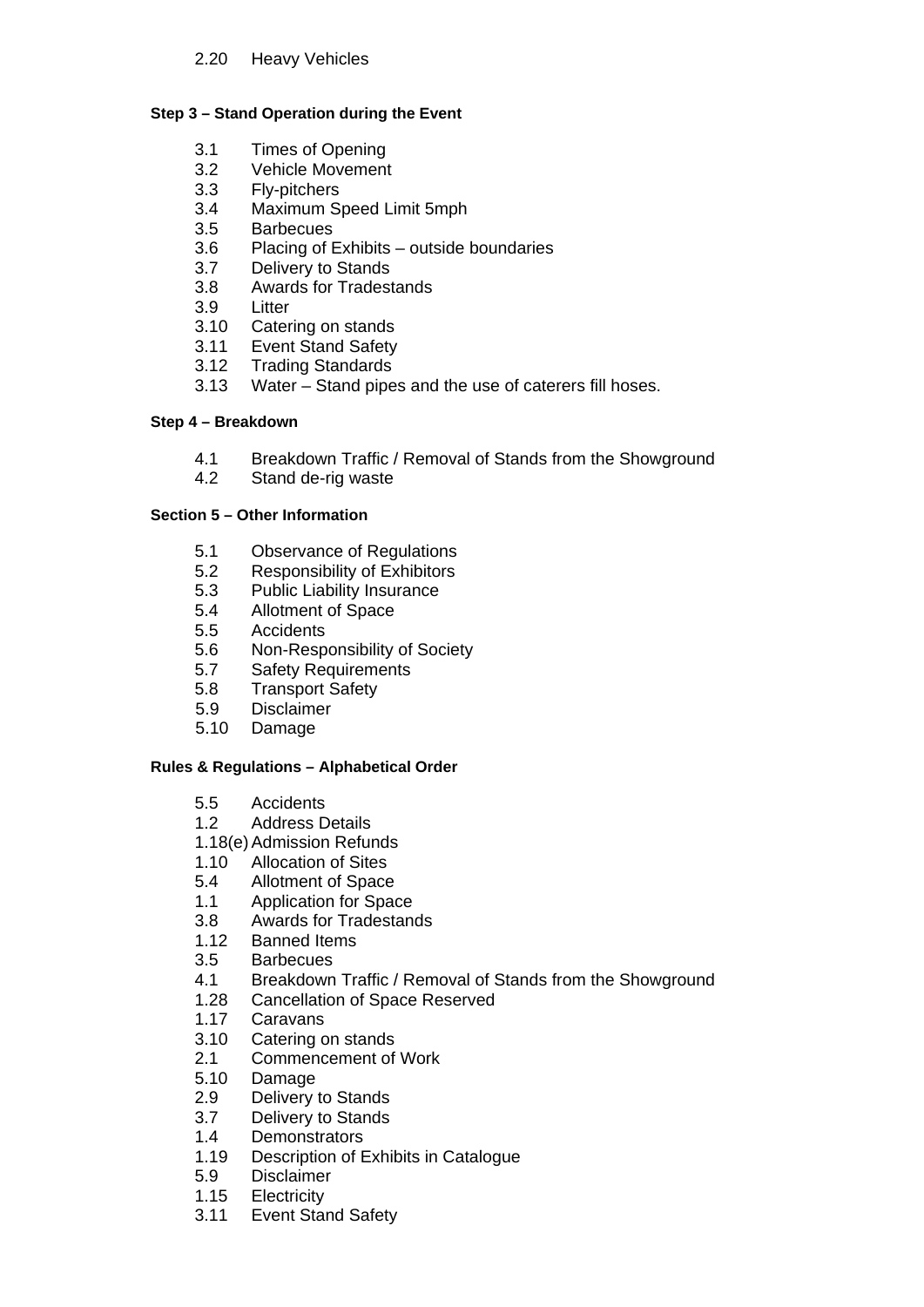- 1.14 Excavating
- 2.5 Excavating<br>2.14 Fire Exting
- **Fire Extinguishers**
- 2.15 Fire Safety in Marquees
- 2.16 Flammable Liquids and Gases
- 3.3 Fly-pitchers
- 2.8 Fork Lift
- 1.11 Goods Displayed
- 2.10 Grass Mowing
- 1.27 Health and Safety
- 2.20 Heavy Vehicles
- 2.11 Height of Stands
- 1.7 Insurance
- 1.26 Insurance
- 1.13 Knives sale of
- 2.13 Litter
- 3.9 Litter
- 1.3 Livestock / Poultry on Stands
- 2.19 Livestock Exhibitors
- 2.17 Low Flying Aircraft<br>2.7 Machinery Ramp
- Machinery Ramp
- 3.4 Maximum Speed Limit 5mph
- 2.12 Mobile Units
- 5.6 Non-Responsibility of Society
- 5.1 Observance of Regulations
- 2.6 Overhead & Underground Electricity Cables
- 2.18 Parking heavy trailers on avenues with stabilising legs
- 3.6 Placing of Exhibits outside boundaries<br>1.30 Preferred Suppliers
- Preferred Suppliers
- 1.5 Protests, Deputations & Delegations
- 1.22 Public Entertainment Licences
- 1.6 Public Liability Insurance
- 5.3 Public Liability Insurance<br>1.23 Public Performances of C
- Public Performances of Copyright Music and use of Audio Equipment
- 2.4 Radios
- 1.20 Recovery of Fees and Charges
- 5.2 Responsibility of Exhibitors
- 5.7 Safety Requirements
- 1.8 Signature
- 2.3 Society Security<br>4.2 Stand de-rig was
- Stand de-rig waste
- 2.2 Stand Set Up Completion
- 1.29 Sub-Letting
- 1.24 Tables, Chairs and Marquees
- 1.18 Tickets & Passes / Dog Permits
- 3.1 Times of Opening
- 1.9 Tradestand Rates
- 3.12 Trading Standards
- 5.8 Transport Safety
- 1.31 VAT & Companies from outside the UK
- 3.2 Vehicle Movement
- 1.16 Water
- 3.13 Water Stand pipes and the use of caterers fill hoses.
- 1.25 WiFi
- 1.21 Written Permissions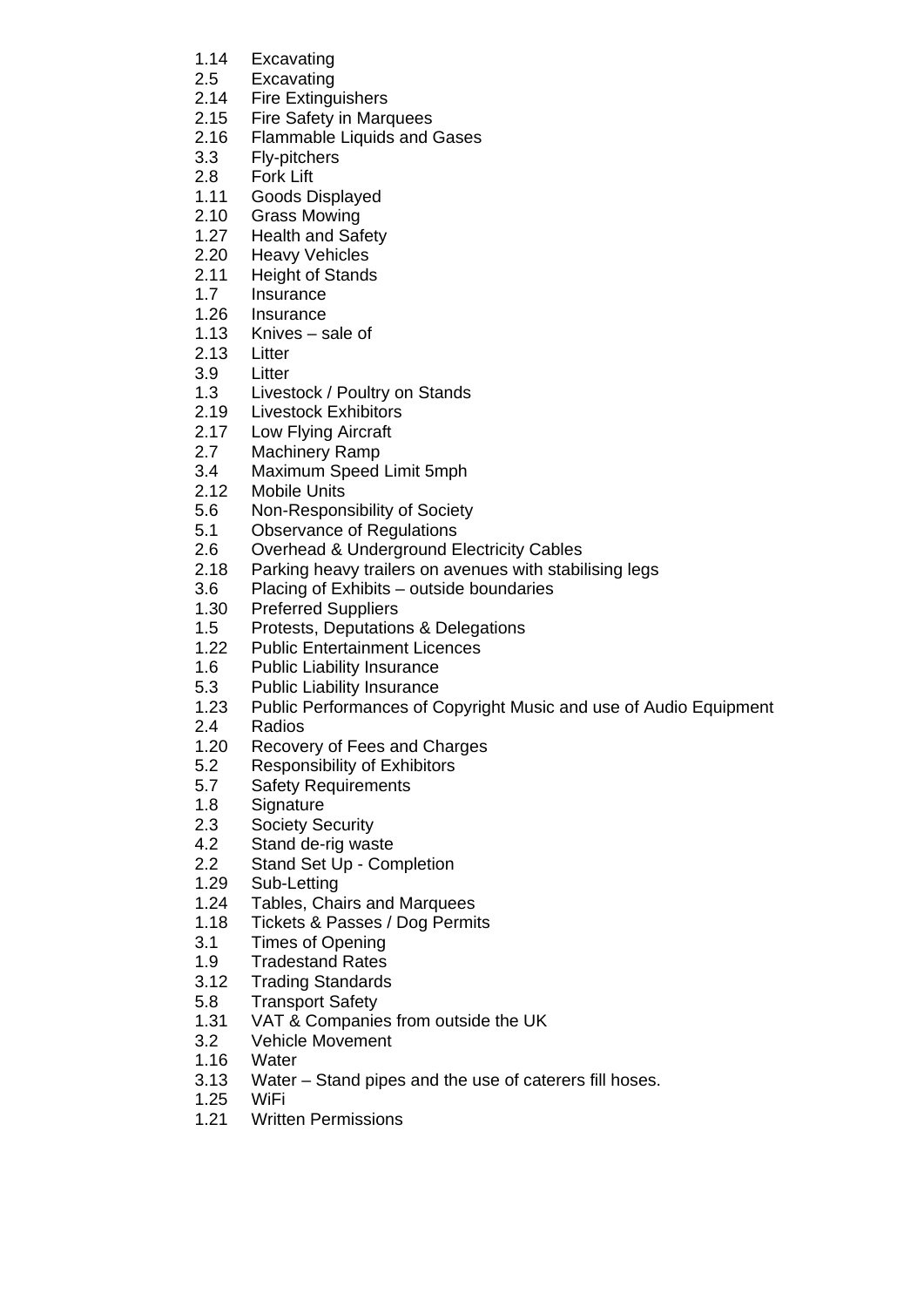## **Rules & Regulations**

### **Application Notes, Rules & Regulations**

### **Royal Welsh Show– 200,000 visitors Royal Welsh Winter Fair – 31,000 visitors**

Exhibitors who exhibited the previous year will automatically be given the opportunity to rebook the same space for the current year and have until the closing date to do so. Potential new exhibitors should not assume they have been sold a stand until they have received confirmation by way of written invoice/receipt for the space booked.

Exhibitors are requested to read the following before making their application.

#### **Privacy Policy & Data Protection Policy**

Information from application forms will be stored by the RWAS and the company name, website and telephone number details of the trade stand will be published in the official show catalogue and website (if applicable).

Privacy is important to us; we will not sell, rent or give your name, address, email address to anyone without prior explicit consent.

The Societies Data Protection Policy and Privacy Notice can be found on our website www.rwas.wales.

## **Step 1 – Making an Application**

**Closing date of Entries –** 

#### **Royal Welsh Show – 15 March Royal Welsh Winter Fair – 1 October**

Please use our tradestand application site found via our website rwas.wales. This site will help you apply to trade at the Royal Welsh Show and Winter Fair.

All applicants will need the following:

- o A Risk Assessment.
- o New exhibitors must include photos of their stand.
- o A copy of your current public liability insurance.
- o When making your application please ensure that sufficient space is booked to include caravans, tow bars, guy ropes etc. Please note no stand will be allowed to occupy more space than paid for.

If an exhibitor does not wish to be placed adjoining any other particular exhibitor, this must be clearly stated in writing at time of making the application.

The Society reserves the right to refuse any entry whatsoever, whether received prior to the closing date for entries or not, and also reserves the right to cancel any entry which may have been accepted, without any reason being given.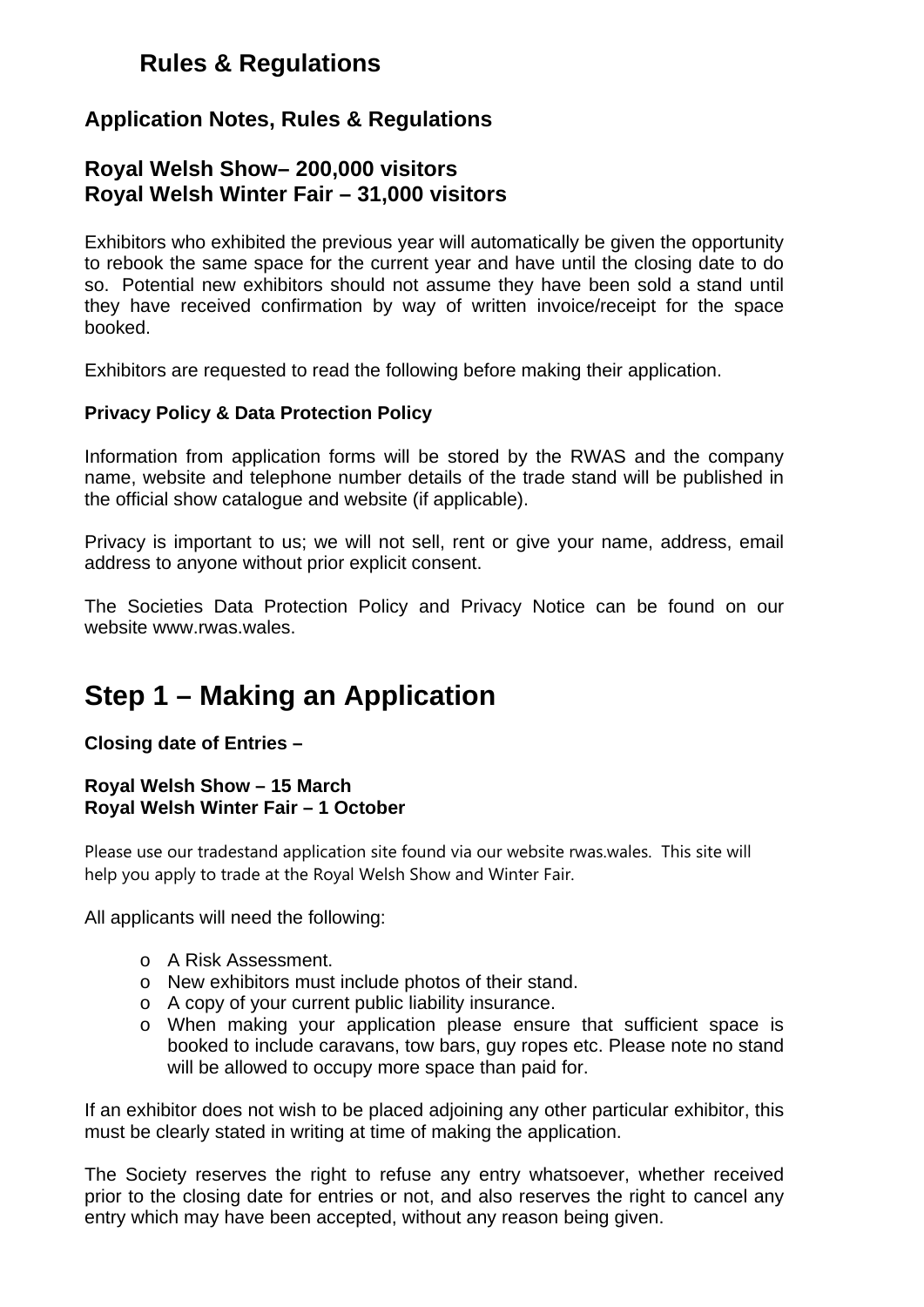**IMPORTANT:** Exhibitors having shown the previous year and wishing to retain the same site for the current year must return their application by the closing date. Failure to do so will mean that new applicants will be offered the space you occupied.

**1.1 Allocation of Space:** The allocation of sites and positioning of trade stand space will be entirely at the discretion of the Society, although every endeavour will be made to meet any request made by an exhibitor regarding the position of his/her stand.

#### **1.2 Address Details**

Main Address – This address will appear on all invoices unless instructed otherwise.

Correspondence Address – Ticket, passes and general correspondence will be sent to this address.

Invoice Address – If you require a different address for invoices please complete the section on the application, stating the address.

#### **1.3 Livestock / Poultry on Stands**

 If livestock of any description are to form part of an exhibit, it is the responsibility of the exhibitor to obtain any necessary movement orders and abide by the regulations of the Welsh Government or other appropriate authority, and to comply with any regulations *which may be in force at the time of departure or at the showground, including consideration of the current guidance on the risk from zoonosis".*

It is an offence for an exhibitor to bring livestock to the event when restrictions are in force. The following action is required to be taken by exhibitors when livestock forms part of their exhibit:

#### **Cattle, Sheep and Pigs**

a) Animals exhibited on a tradestand cannot be exhibited within the competitive classes.

b) All livestock entered within the Society's classification **must** be housed in the appropriate lines and not on the tradestand.

c) Guidelines are in operation and regulations apply to animals housed on tradestands as to cattle health and sheep and goat health schemes and the comfortable housing of animals on stands - details of which may be obtained from the Tradestand Officer.

d) Any necessary movement permits from the appropriate authority to be obtained.

- e) All cattle must be halter led.
- f) Tradestands with cattle or sheep MUST not arrive until the following times:
	- o **Show**: after 12 noon on the Saturday prior to the Show.
	- o **Winter Fair:**

Cattle - 9.00 am – 2.00 pm Sunday prior to the event Sheep - 9.00 am – 2.00 pm Sunday Prior to the event.

g) Sheep Breed Societies: please note the MV status at the following events:

- o Show: all sheep can be either MV or Non-MV Accredited.
- o Winter Fair all sheep should be Non-MV Accredited.

Please ensure that the relevant movement documents accompany the sheep to the showground.

#### h) Poultry on stands:

Following numerous complaints about the ages of ducklings and conditions of their care a **ban has been introduced on both the sale and display of ducklings**.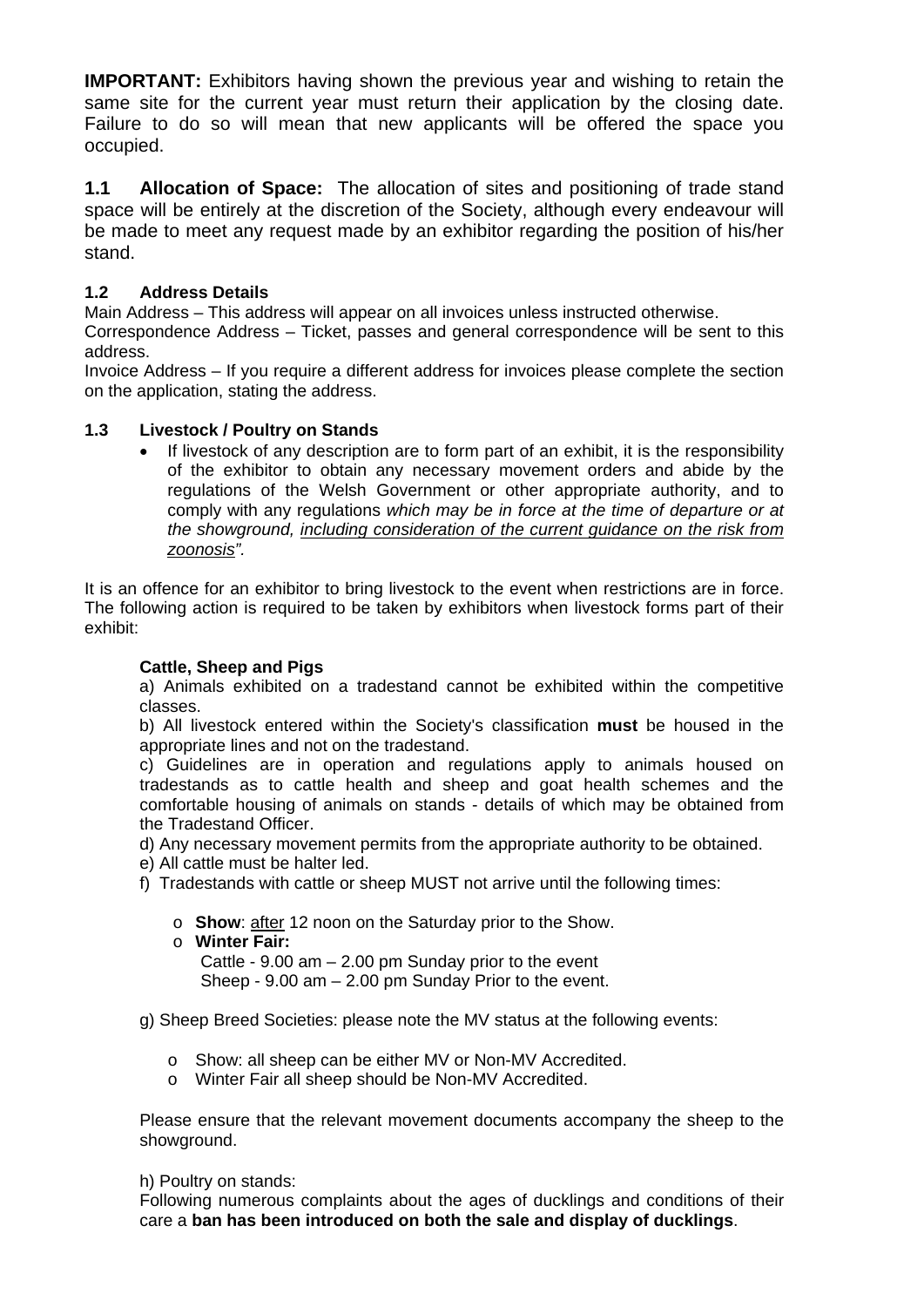All poultry **MUST** be kept in clean **DRY** conditions and the use of untreated shavings is advised.

Guidelines as to the care of the poultry after sale **MUST** be handed out to each and every person buying birds to take home. Exhibitors will be asked to show their own guidelines (on request) to Society Stewards at the commencement of the event.

Failure to comply with any of the above points will lead to non-invitation at future events. Please also make note of the following points:

- Always handle birds with care and consideration.
- Water must be available at **all** times whilst at the event, in containers which cannot be knocked over.
- Sick or injured birds **must not** be shown or be for sale at the event.
- If a bird becomes sick or injured during the event; it must be separated.
- Birds must have plenty of bedding and should not be placed on a concrete floor.
- Birds must have sufficient room in the cages to stand in their natural position.
- Birds must only be transported and shown in suitable containers. These must be solid-sided and allow adequate ventilation for all birds. Damaged or broken crates must not be used.
- Birds must be protected from direct sunlight, be given adequate ventilation and be sheltered from adverse weather conditions. Do not leave birds unattended.

The Society's Honorary Veterinary Officer and Poultry Inspection Steward will inspect poultry on stands during the event; if at any point during the event they believe the above rules have been contravened remedial action will be taken against the stand holder responsible.

No livestock will be allowed on stands within Exhibition Hall 1 and the South Glamorgan Exhibition Hall with the exception of poultry. Any further restrictions may apply in the event of a notifiable disease.

#### **1.4 Demonstrators - unless it is stated on submission of the Application Form for Tradestand space - No demonstrations will be allowed.**

**1.5 Protests, Deputations & Delegations** - strictly prohibited and exhibitors must confine their activities to their trade stand area only.

#### **1.6 Public Liability Insurance**

Please note that all exhibitors should hold current Public Liability Insurance, and ensure a copy is available for inspection on your stand during the event.

**1.7 Insurance** - Exhibitors must insure against fire, theft and other appropriate risks, not only as regards their property, but also against third party claims.

#### **1.8 Signature**

No application will be valid unless the application form is signed and dated.

#### **1.9 Tradestand Rates – Please see our website (rwas.wales)**

#### **1.10 Allocation of Sites**

The allocation of sites and positioning of trade stand space will be entirely at the discretion of the Society, although every endeavour will be made to meet any request made by an exhibitor regarding the position of his/her stand.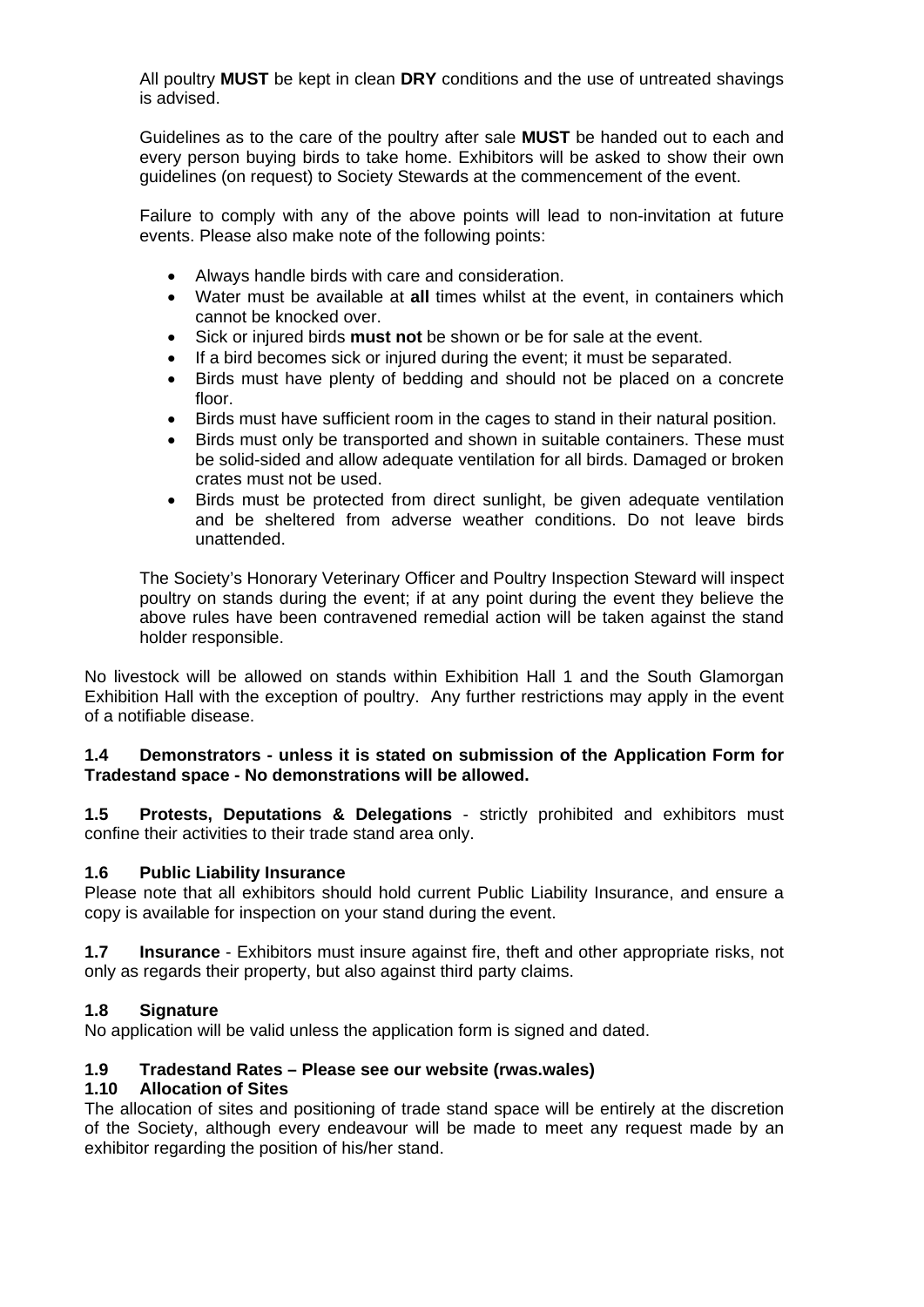a) Exhibitors booking open space must apply and pay for sufficient space for all stays, guy ropes and tow bars/hitches required for any building, tent or caravan to be erected on the space.

b) Boundaries of sites will be marked and in no circumstances will exhibitors be allowed to move marking out plates or occupy a larger space than that allocated to them. Under no circumstance will any part of the stand be permitted to overhang the roadways or front line (where marked).

c) The Society will not be held responsible for damage caused to sites by a third party during the show build up period, and will not undertake to make good such damage.

d) Exhibitors are responsible for the space behind their tradestand and must conduct themselves so as to avoid causing risk, especially fire risk, or nuisance. Society Stewards and local fire officers patrol the event, including the space behind tradestands, to ensure any risks are properly managed and to ensure exhibitors are not causing a nuisance.

e) If an exhibitor does not wish to be placed adjoining any other exhibitor, this must be clearly stated in writing at time of making the application.

f) Exhibitors wishing to occupy the same site as occupied in the previous year must complete their application form to the Tradestand Office no later than the closing date of entries, after which the site will be offered to other exhibitors.

g) Exhibitors may not display on the stands the names of any other firm or firms, other than their local agents or distributors, except in cases of exhibits which have been sold, when the names of the purchasers may be displayed and also in cases of exhibits not manufactured by the exhibitors.

i) Vehicle Exhibits**.** Exhibitors are not allowed to demonstrate vehicles in the avenues during the event. Under no circumstances will this be allowed.

j) Excess Space. Any Exhibitor who, without the Society's authority, occupies any area at the event, other than that allocated to him, shall on demand pay for such excess space, at the rate of double the fees or charges, which are applicable for that particular space. If required, the exhibitor shall withdraw to his allocated space and also be liable for expenses or loss, incurred by any exhibitor(s) deprived of any part of their allocated space.

k) Stands must be set up for the duration of the event and on no account should they leave before the event has ended. Failure to adhere to this regulation will result in a total ban from Society events.

#### **1.11 Goods Displayed**

Exhibitors goods displayed must be in accordance with the description given on the entry form and catalogue. Vendors of 'cheap jack' articles or itinerant vendors who may have gained admission to the ground will be removed. The sale of goods of an offensive nature or the selling of goods by auction, or behaviour that causes a nuisance to visitors or exhibitors is strictly forbidden. The sale of stink bombs, silly string, laser pens and other items likely to offend persons visiting the show is strictly prohibited. The definition 'cheap jack', 'nuisance' and 'offensive nature' shall rest with the Society's Stewards and Officials who shall have the power to remove offending exhibitors and their goods from the Showground. All goods must be clearly exhibited to the public before sale.

#### **1.12 Banned Items**

#### a) **Aircraft - Advertising**

Exhibitors or their agents, are prohibited to employ aircraft of any description, for the purpose of advertising over the Society's Showground and Car Parks

b) **Balloons** -The selling or donating of inflated or deflated balloons is forbidden. Such items frighten livestock. The Society will not permit balloon races to be organised from the Showground or Car Parks.

c) **Hot air or gas filled balloons**. The use for advertising or any other purposes is strictly forbidden.

d) **Cap Guns, BB Guns, BB Gun ammunition**, **Laser Pens and Explosive Devices** The sale of cap guns, bb guns, bb gun ammunition, laser pens and explosive devices is forbidden.

e) **Cycles, Motorcycles, Scooters etc.**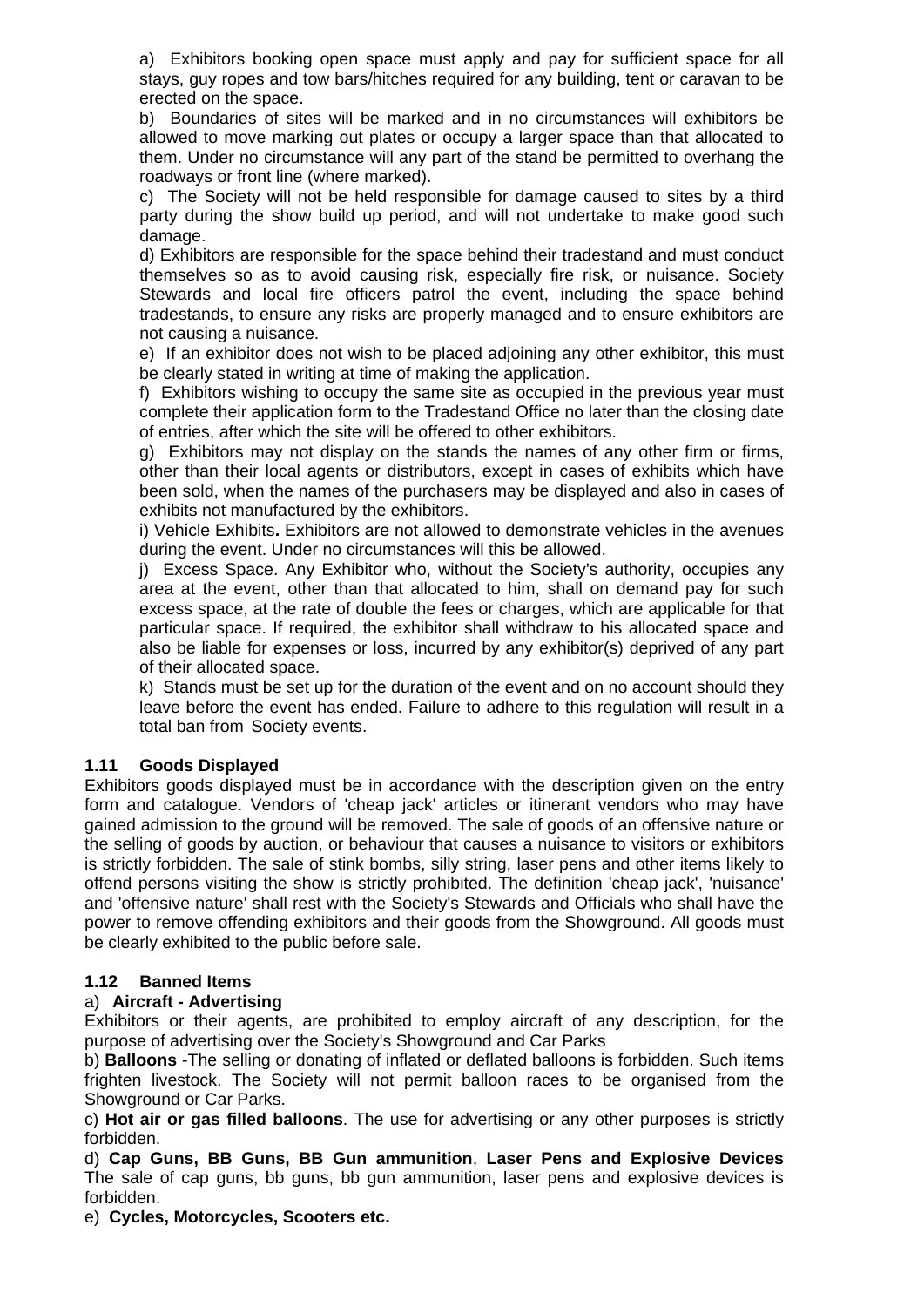The riding of motorcycles, cycles, motor trikes, farm bikes and children's Scooters etc on the showground, caravan parks, car parks or livestock hill is prohibited.

#### f) **External Trading and Distribution of Handbills**

External trading and the distribution of handbills on any area owned or supervised by the Society other than on the holders paid for tradestand space is not allowed. This regulation includes such areas as caravan and car parks, approach roads, lay-bys.

g) **Protests, Demonstrations, Deputations**, Delegations and canvassing of members of the Public other than within the confines of the exhibitors stand space.

- h) **Raffles of live animals** is prohibited on the showground**.**
- i) **Chinese Air Lanterns** The sale of Chinese air lanterns is prohibited.
- j) **Lit Candles, Gel Burners** is strictly forbidden within Society buildings and marquees.

#### **1.13 Knives – sale of**

The sale of knives will not be permitted for sale to persons under the age of 18 years unless accompanied by an adult. Exhibitors of such items are expected to be aware of and conversant with the Criminal Justice Act 1988.

Knives and similar objects must only be displayed in locked cabinets.

#### **1.14 Excavating**

Exhibitors are advised that there are underground services on the Showground, including underground electricity cables. Exhibitors must carefully consider safer alternatives to excavating for flagpoles, signs, etc. when planning their tradestand. Where an exhibitor wishes to excavate, the Society will provide appropriate information to assist the exhibitor plan their tradestand, including any excavation work. The responsibility for safe digging rests with the exhibitor. More information is provided in paragraph 2.5.

#### **1.15 Electricity**

Exhibitors requiring electricity must complete and return their application before the date stated. **Applications received after the closing date will incur surcharges.**

Anyone who provides electrical apparatus for their own or anyone else's use, demonstration, etc. should before it is connected to the supply, arrange for its inspection and testing by a competent electrician and documentation should show the date of the test and the name of the person carrying out the test. All equipment should be connected to the supply through a residual current device and all cables and connections where not protected by a weatherproof structure shall be of such construction or as necessary protected as to prevent, so far as is reasonably practical, danger arising from such exposure.

Electrical connections will only be made to installations which comply with the current IEE Regulations for the Electrical Equipment of Buildings.

Failure to comply with these Regulations may lead to the disconnection of the supply until the installation complies.

In permitting the connection of consumers wiring to its distribution system the Royal Welsh Agricultural Society does not accept responsibility for the exhibitors' installations, in any respect.

Exhibitors must not leave their sites until such time as any electricity supply is disconnected and made safe by the Society's Electrical Contractor.

#### **Generators - No generators will be allowed where an adequate mains electricity supply is available & then diesel generators only with the Society's written permission.**

#### **Conditions for the Supply of Electrical Energy & Fittings on Hire**

- Supply 240 volts Single Phase, 415 volts Three Phase 50 cycles Alternating Current (AC).
- The charges detailed on the price list include for the supply **on hire** and installation from the electricity power supply, a proportion of the necessary mains cable, overhead/underground network, switch fuse and control gear, together with all necessary circuit wiring and fittings and for taking down and removing at the close of the event.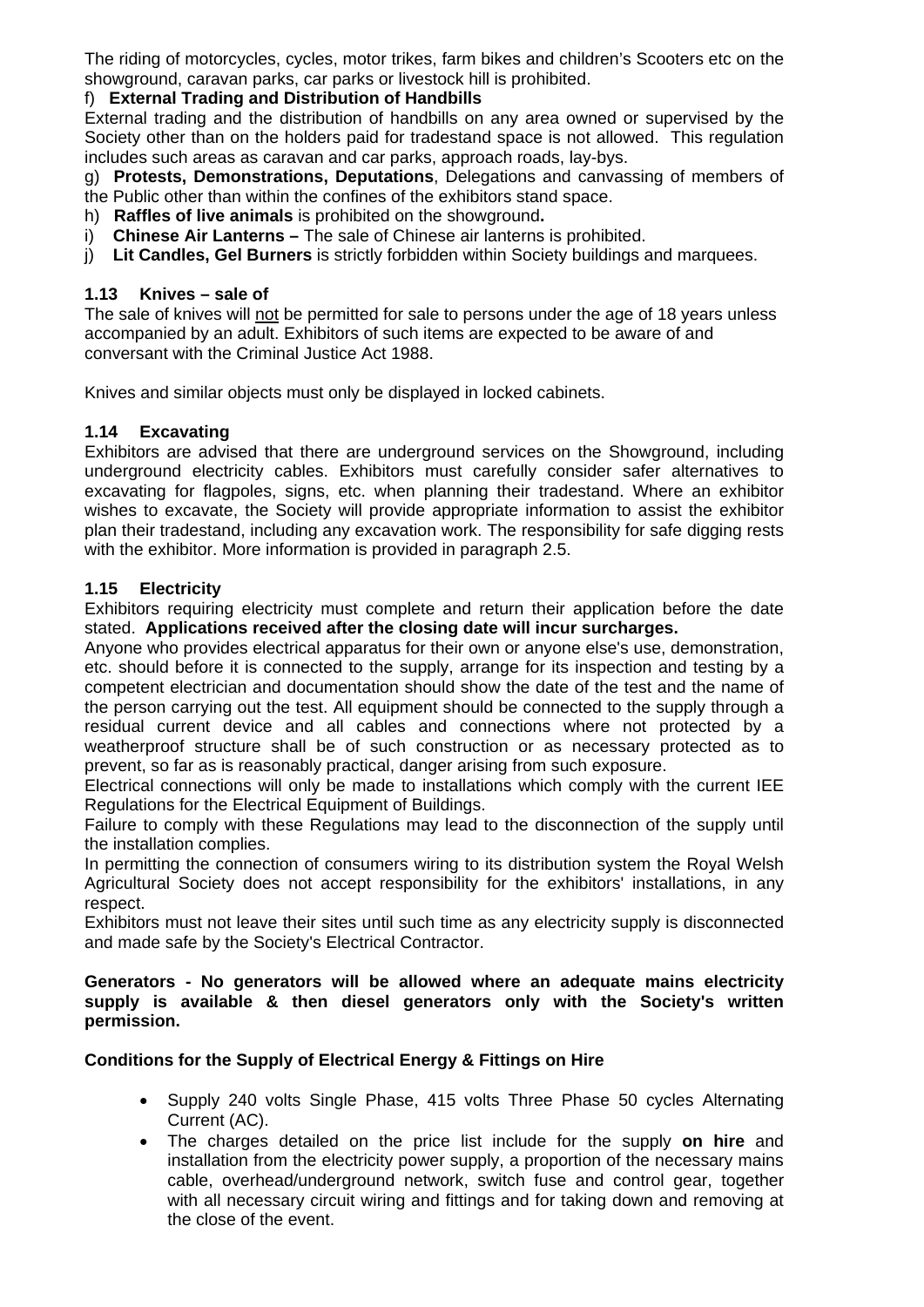- The Electricity Supply will be terminated at the nearest point on the stand to the distribution pillar. Exhibitors requiring a different termination point should give details on a separate paper and attach it to the application.
- It is strictly understood that **one** item of equipment only is connected to each point. T**he use of bayonet adaptors is prohibited.**
- All exhibitors will be held responsible for any materials, etc. which are damaged or missing at the end of the event and **it is the responsibility of the exhibitor to ensure that equipment is returned in good order.**
- Applications for the supply must be received by us **not later than the date stated on the order form**, after which date no guarantee will be given that the work will be carried out, but if it is carried out the cost will be as price list plus the surcharge for modifications to our supply network.
- We reserve the right to refuse to connect to the supply any faulty equipment. Any work carried out on equipment to bring it to the required standard will be charged on a time and material basis.
- **The use of personal generating sets is strictly prohibited other than for the purpose of demonstration.**
- Supply of electricity should normally be available to most stands from mid-day on the day prior to the event commencing until the official closure of the event. However, should this not be possible for whatever reason this company cannot be held responsible and will not accept any claims for loss of earnings or otherwise.
- Refunds for cancellations will only be given if notice of cancellation is received by the Tradestand Office prior to three weeks before the event.
- Any portable electrical appliance over 12 months old, intended for use at this event must display a valid PAT tested certificate, otherwise power will not be connected.
- Exhibitors who have hired boilers and fridges please contact the approved electrical contractor when you arrive on site to arrange delivery.

#### **1.16 Water**

Water will be laid on in various areas, but exhibitors desiring a supply on their stands during the Royal Welsh Show must complete the section on the website. Charges are displayed thereon.

Please note we do **NOT** offer further plumbing services. No Exhibitor is permitted to connect his or her own stands to the water supply.

#### **Any exhibitor found connected to a water or electric supply without this having been ordered through the Society, will be charged triple the stated amount for the services.**

#### **1.17 Caravans**

A special pass must be obtained **(for all caravans)**. Caravans not sited within the paid area must be sited in the External Caravan Park. **No caravans will be allowed to be sited outside the paid area of stand.** 

Exhibitors are strongly advised it is essential to have working smoke detector and portable fire extinguisher in their caravan

#### **1.18 Tickets & Passes – NO tickets or Passes = NO ENTRY!**

If you are not totally sure of the number of tickets you require, totals can be altered at a later date. Please note all persons on the showground must have the correct tickets and passes in their possession as spot checks will be made.

#### **Definition**

#### **Pre-Event Period (Set Up Passes)**

Show – 7 days prior to the event.

Fair – 3 days prior to the event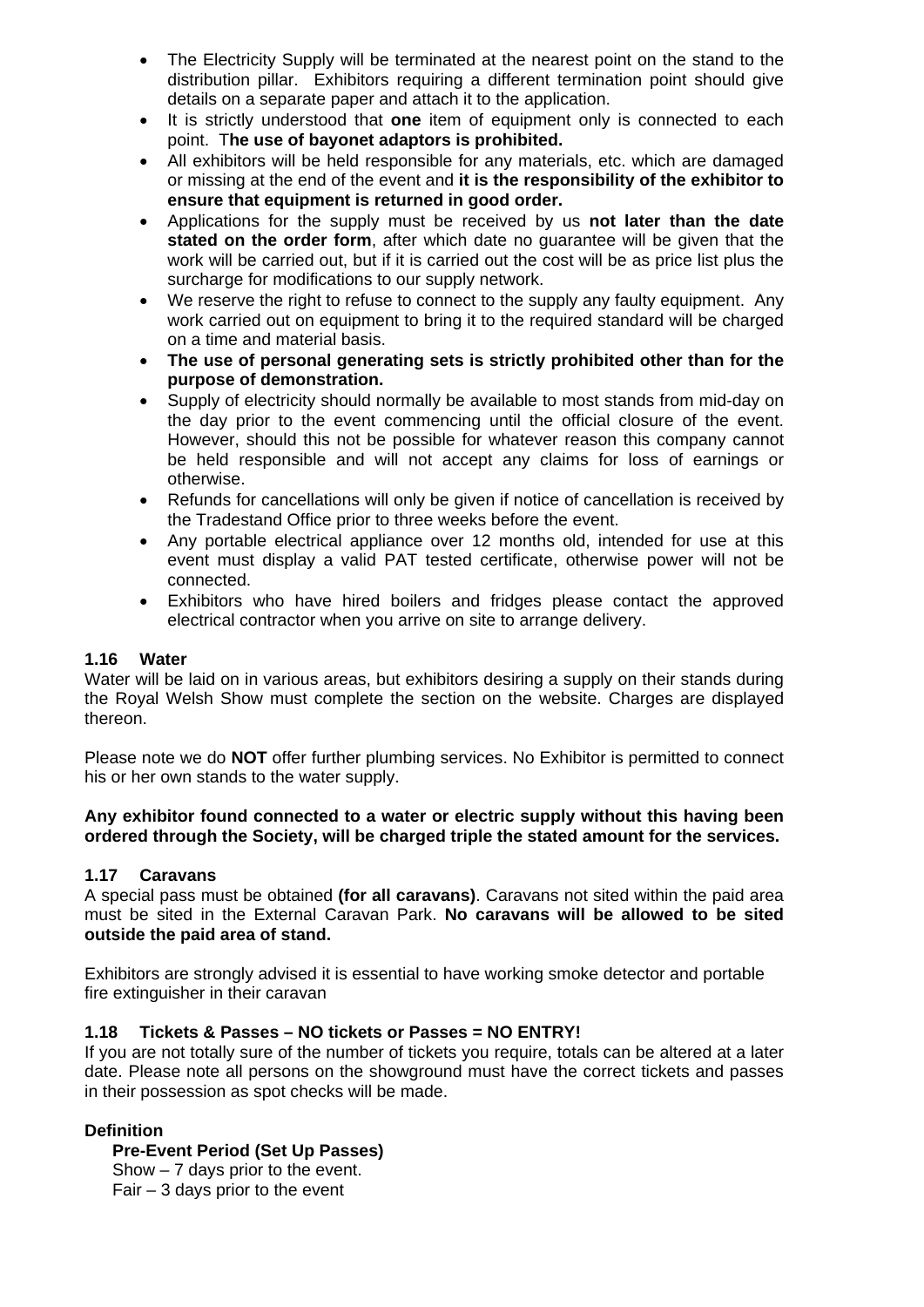#### **Event Period**

Show Period - midnight Sunday until 8.00pm Thursday Fair Period midnight Sunday until 6pm Tuesday

NB All stickers must be affixed to vehicle windscreens (and caravan windows where applicable) - failure to comply will mean no entry to the Showground.

#### **(a) Pre Event Passes (Set Up Passes)**

A pre-event vehicle pass and personnel pass will be required for entry to the showground. Pre event vehicle passes **must** be affixed to the vehicle windscreen.

#### **(b) Forward Car Park Tickets (Show & Winter Fair only)**

A forward area will be allocated to trade exhibitor's cars. Exhibitors will be issued with forward area car park passes. Due to limitations in the parks we can only issue a limited number of passes, all other staff over and above the allocation will have to park in the public park. All parking is free of charge.

#### **(c) Exhibitors Complimentary Admission Tickets**

#### **Definition:**

An event admission badge will allow entry for one person for the following days:

 Royal Welsh Show – 4 days Winter Fair – 2 Days

Event admission badges will be issued for the sole use of the Exhibitor or any member of his/her show staff on the following basis:

Areas up to 37.5 sq. metres  $-3x$  event badges.

Areas up to 75 sq. metres - 4 x event badges.

Areas up to 112.5 sq. metres – 5 x event badges.

Areas up to 150 sq. metres - 6 x event badges.

Areas up to 187.5 sq. metres - 7 x event badges.

Areas up to 225 sq. metres - 8 x event badges.

Areas up to 262.5 sq. metres - 9 x event badges.

Areas up to 300 sq. metres - 10 x event badges.

Areas up to 337.5 sq. metres - 11 x event badges.

Areas up to 375 sq. metres - 12 x event badges (maximum issue)

Each admission badge may be exchanged for day tickets if preferred.

Exhibitors who are staying on site and wish to exit the Showground after closing time must have an event badge to allow re-entry. Day tickets only admit for one day only

#### **(d) Additional Admission Tickets**

Exhibitors requiring additional tickets for staff manning their stand may purchase at the appropriate reduced rate please see our website.

#### **(e) Admission Refunds**

Under no circumstances will refunds be made to exhibitors or their staff or representatives who have arrived at the entrances without admission tickets and have paid the public price to gain admission to the Showground.

#### **(f) Trade Servicing Pass - Deposit System**

Exhibitors who need to bring a vehicle onto the showground during the event will require a Trade Servicing Pass. Please see the pass for times and the deposit charge.

No vehicle will be admitted unless the correct pass is shown. A charge will be made for each admission which will be refunded provided the vehicle leaves the Showground within the time stated.

#### **(g) Dog Permits**

Exhibitors are not encouraged to bring dogs onto the Showground, but if it is essential to do so, then the dogs must be kept on a lead at all times and the owners be in possession of the necessary equipment to clean up in the event of the dog fouling the Showground.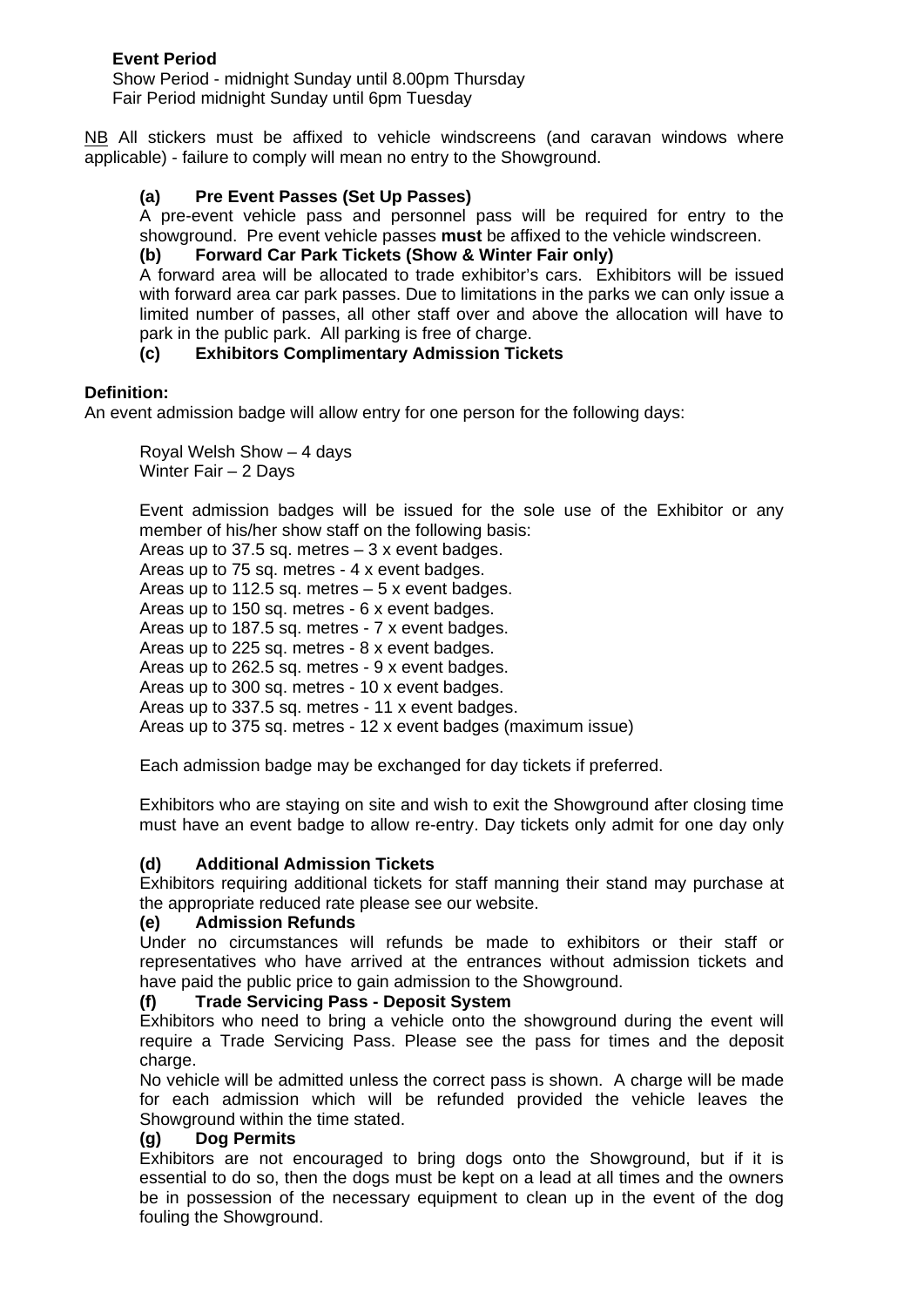#### **Royal Welsh Show – Dogs Allowed with Permit**

 Exhibitors parked within the showground who have dogs on their stand for security purposes must apply for a Society dog permit. Please indicate the number of permits required during the application process.

#### **Winter Fair – Dogs Allowed with Permit.**

Exhibitors parked within the showground who have dogs on their stand for security purposes must apply for a Society dog permit. Please indicate the number of permits during the application process.

Exhibitors must not exercise their dogs in public areas during the event operating hours. Dogs must only be exercised out of event hours either in the caravan area or behind the tradestands. Please remember to clean up after your dog. Do not under any circumstances use the main ring, cattle, sheep or forestry rings.

#### **Exhibitors please note that dogs will not be allowed in any of the permanent buildings.**

#### **1.19 Description of Exhibits**

Each exhibitor must complete the Catalogue Description during the application process and will be allowed free of charge an entry in the various publications giving the Stand Number, Name, and Address together with up to 30 words of descriptive matter. Any misrepresentation in catalogue entries to gain admittance will result in the expulsion from the Showground without compensation. Exhibitors will not be allowed to sell or demonstrate goods which have not been included in their catalogue description unless prior permission is granted.

It is essential that you complete this section.

Exhibitors are reminded that they must comply with all relevant Trading Standards requirements, especially with regard to sales of age-restricted products.

#### **1.20 Recovery of Fees and Charges**

All fees and charges shall be recoverable by the Society and until payment is made, persons owing them shall be debarred from exhibiting at future events of the Society. **Passes will not be sent until full payment has been received.**

#### **1.21 Written Permissions:**

#### a) **Moving Machines/Equipment**

Moving machines and equipment may be demonstrated with prior written consent from the Society subject to same causing no interference or annoyance to neighbouring Stands. Simulators on stands must have the Society's approval.

#### b) **Photographers**

It shall be a condition of entry to the Showground that no person shall ply for trade as a snapshot photographer or solicit trade with visitors to the Showground in any other capacity deemed by the Society's Officers to cause annoyance. Anyone who infringes this regulation may be expelled from the Showground without recompense. c) **The taking of video films for commercial or personal gain is not permitted without the written authority of the Society.**

#### d) **Private Security Guards**

Exhibitors who intend to have their own uniformed night SIA security guards in stands must notify the Society in writing at least 30 days prior to the show, stating Stand No., number and names of persons employed, hours to be worked, and if guard dogs are used.

#### e) **Radios**

The use of private radio transmitters by Exhibitors, Executives, Caterers, etc., without the authority of the Society is strictly forbidden.

All those who intend to use Radio Transmitters prior to and/or during the event must notify the Society in writing 60 days prior to the event, stating frequency to be used and the number of sets. This information is vital to the Society's Communications Contractor.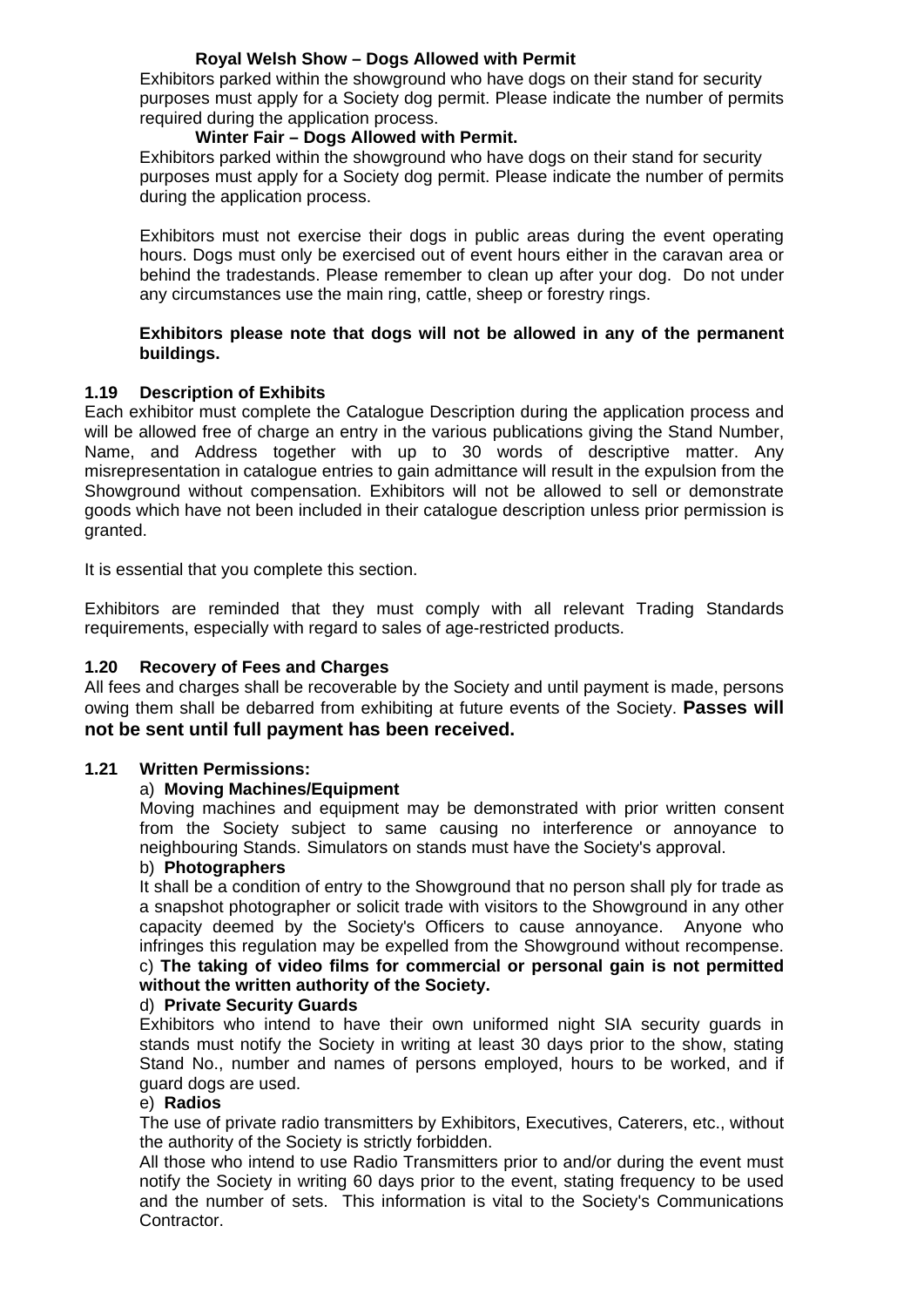#### f) **Raffle Tickets**

Raffle tickets may only be sold with the prior written consent of the Society and strictly within the stand space confines. Stands must be registered under the Lotteries and Amusements Act 1976. Written consent must be displayed on the tradestand. Games of Chance etc. will also need written consent to be displayed on the tradestand. Please note the raffle of live animals is prohibited on the showground.

#### g) **Use of Audio Equipment**

Where audio equipment is used or live music played as part of an exhibition permission must be first obtained from the relevant Tradestand Officer. The Tradestand Stewards have the power to prohibit the use of radios and other sound reproduction devices, which in their opinion creates a level of noise that is unacceptable to visitors or other exhibitors. Please note you will need to arrange your own PPL or PRS cover.

#### h) **Catapults & Crossbows**

Catapults and crossbows will **not** be permitted for sale unless written permission has been gained from the Society. The said items will not be permitted for sale to persons under the age of 18 years unless accompanied by an adult, the use of which will be strictly prohibited on the Showground. Exhibitors of such items are expected to be aware of and conversant with the Crossbows Act 1987.

#### i) **Sale of Firearms, Shotguns, Air Pistols etc.**

Special authorisation must be obtained from the Chief Executive, RWAS and Dyfed-Powys Police Authority. In the event of a firearm being sold such items must be sold in a sleeve or appropriate cover.

j) **Sales of Alcohol:**– **Exhibitors who intend to sell or sample alcohol must seek the Society's consent in writing.** if granted, such consent will be subject to licensing conditions and may be operational under the Society premises event license or you will have to apply for a TEN (Temporary Event Notice).

#### k) **Barbecues**

**Barbecues -** BBQ's can only be used for personal use after the close of the Event. **Portable disposable Barbecues are not allowed**. Please be considerate to your neighbours when lighting and using a BBQ. A suitable and approved fire extinguisher must be available at all times when using a BBQ.

#### **1.22 Public Entertainment Licences**

Where dancing, music or any other public entertainment of a like kind is provided, unless it is subsidiary or incidental to some other entertainment provided on the stand exhibitors must arrange their own PRS and PPL cover.

#### **1.23 Public Performances of Copyright Music and use of Audio Equipment**

Exhibitors wishing to play copyright music on their stand by means of TV, video, slide/tape presentation, record/tape/CD player or even live are reminded that it is necessary to obtain a licence from the Performing Rights Society or/and PPL (formerly Phonographic Performance Limited). All exhibitors are responsible for obtaining their own licence from PPLPRS

#### **1.24 Tables, Chairs and Marquees**

It is the exhibitor's responsibility to provide their own chairs, tables, and marquees.

#### **1.25 Wifi**

Exhibitors requiring a Wifi connection please see the relevant section when applying online.

#### **1.26 Insurance**

Exhibitors must insure against fire, theft and other appropriate risks, not only as regards their property, but also against third party claims.

#### **1.27 Health and Safety**

Exhibitors and their employees must abide by the Society's General Statement on Health and Safety.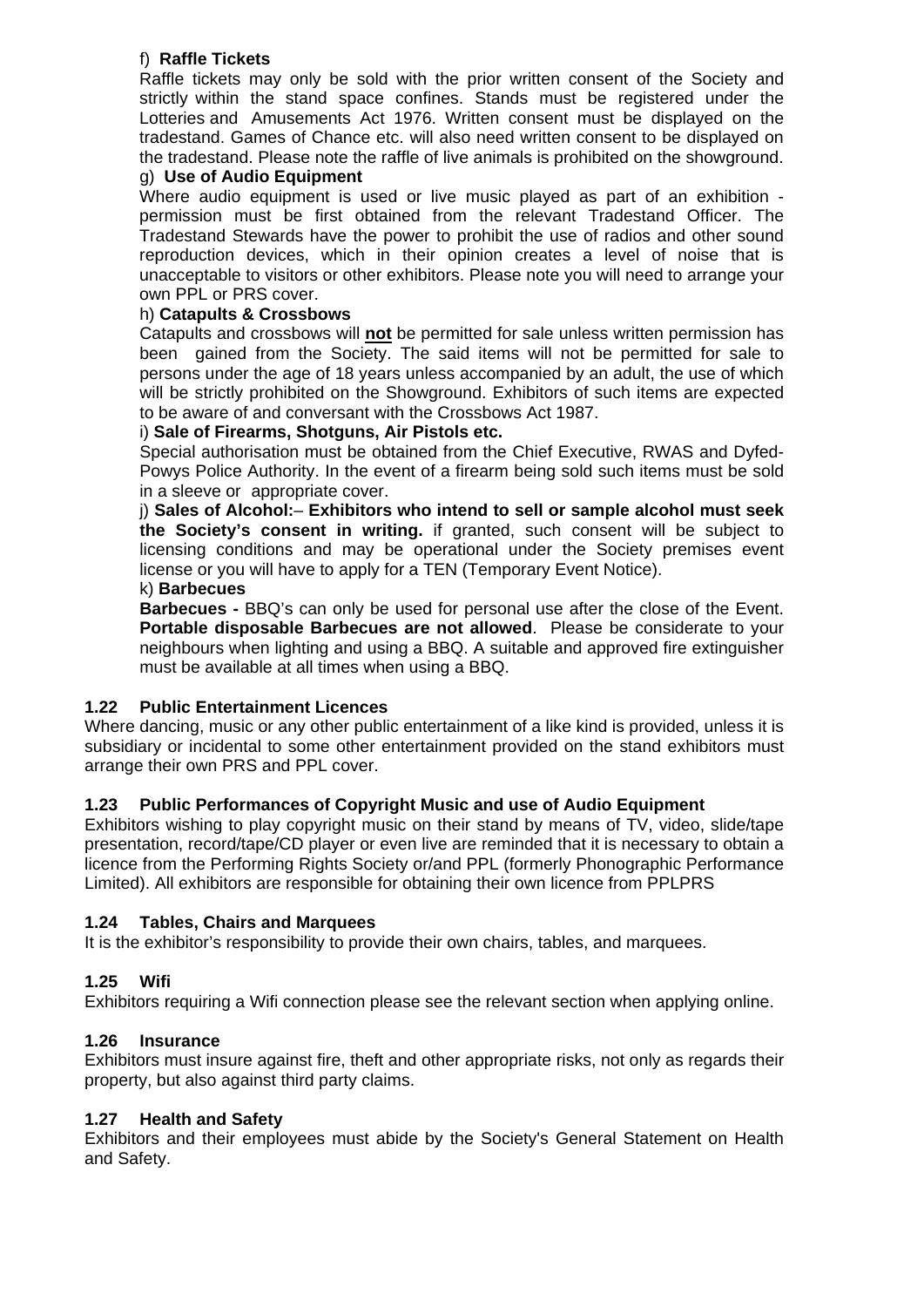**1.28 Cancellation of Space Reserved** – If you need to cancel your trade stand, please notify the Tradestand Officer in writing. The Society reserves the right to re-let any cancelled space. Refunds will apply as follows:

- 90 days prior to the event 90% will be refunded.
- 60 days prior to the event 75% will be refunded.
- 30 days prior to the event  $-$  no refund will be given.

**Non-Occupation.** Any exhibitor unable to occupy the space hired for any reason whatsoever is required to give the earliest possible notice to the Society. The Society retains the right to occupy or re-let any site in respect of which notice is given or which may remain unoccupied at 9.00 a.m on the first day of the event. The original hirer will not be entitled to any refund of fees paid.

**1.29 Sub-Letting –** or allowing another exhibitor to occupy part of your stand/building is forbidden. Any stand or building found to be infringing this rule will be asked to close down and cease trading.

**1.30 Preferred & Sole Suppliers** – The Society have two preferred contractors for the supply of both mineral water and catering supplies, these being:

**Sole Supplier - Radnor Hills Mineral Water Co Ltd**, Heartsease, Knighton, Powys, LD7 1LU.

Tel: 01547 530220. Email: sales@radnorhills.co.uk email: www.radnorhills.co.uk Contact: Chris Sanders

**Preferred Supplier - Castell Howell Foods Ltd**, Cross Hands Food Park, Cross Hands, Llanelli, Carmarthenshire, SA14 6RZ. Tel: 01269 846060 email: enquiries@chfoods.co.uk

Contact: Kathryn Evans

## **Step 2 - Stand Build Up**

The Society accepts its responsibilities under the Construction (Design and Management) Regulations (CDM) 2015 and will, in applying these Regulations, ensure that adequate welfare facilities, safety signage and general security arrangements are in place during the build-up of the Event. Exhibitors are reminded that they are sold a "space only" plot and are responsible for complying with applicable health and safety legislation, including CDM 2015, on their allocated plot, i.e. what is built, how it is built and who undertakes the works and manages the process. However, the Society will monitor all work on the Showground and will intervene as appropriate.

#### **2.1 Commencement of Work**

Exhibitors may commence work on their stand area one week prior to the event or earlier by arrangement with the Tradestand Office.

#### **2.2 Stand Set-up - Completion**

All exhibitors must set up their stands by 12am on **the day prior, the eve of the event.** A special appeal is made to trade exhibitors, if possible, to complete deliveries of their exhibits by **midday the day prior,** to give society staff time to clear exhibition areas of litter and general stand build waste.

A ramp is available near the Machinery Entrance for unloading machinery.

Goods and packages cannot be received by the Society and should not be sent to the Showground unless there is a representative on the stand to receive them.

N.B. Where stands are positioned inside halls – Please ensure sufficient height is available for delivery vehicles entering as any damage to building structure or doorways must be paid for and will be invoiced.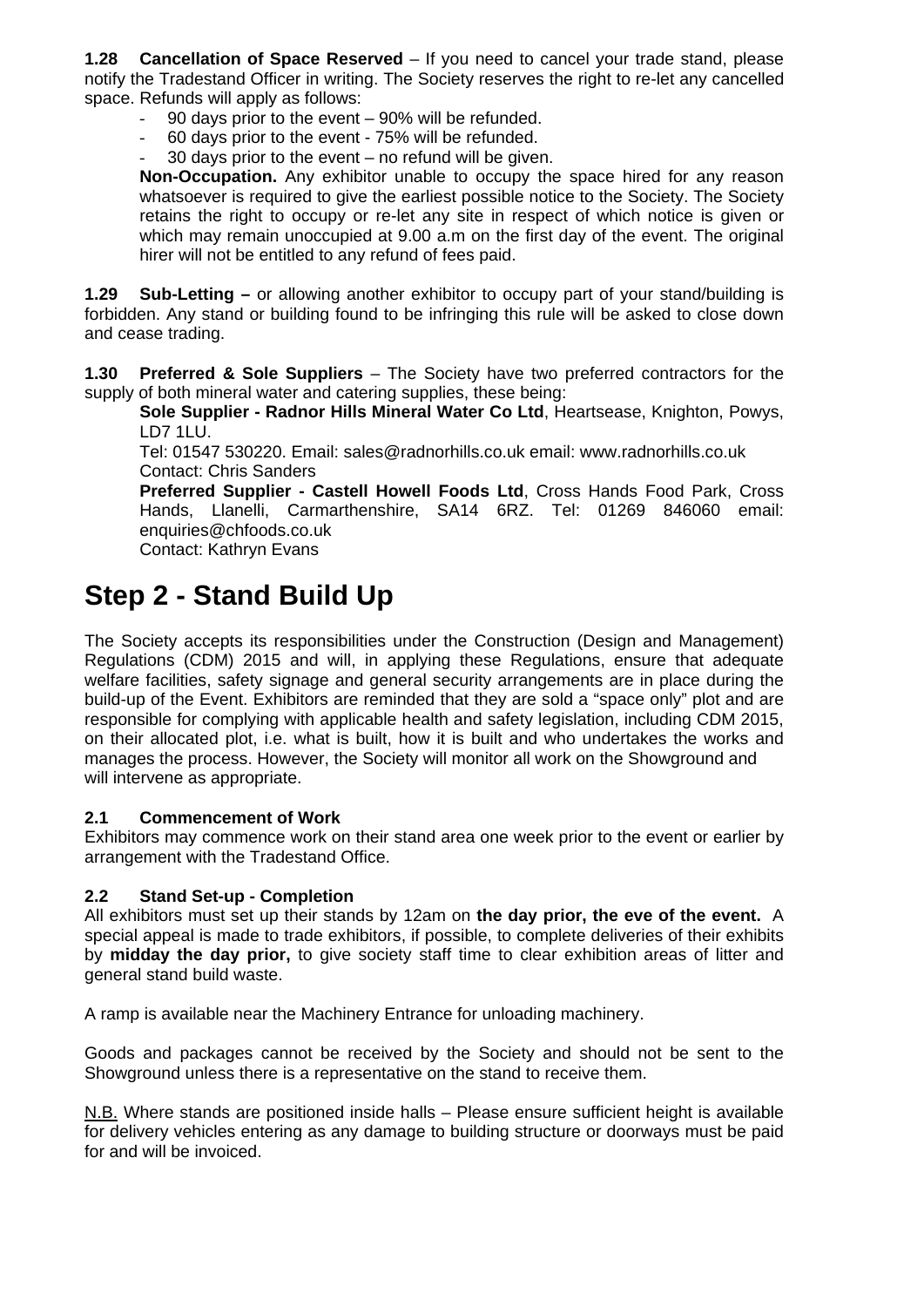**No part of a stand may be closed or dismantled until end of the event. Vehicles for the removal of stands will not be allowed to enter the Showground until the time specified, or such later time as circumstances may require.** 

**Stands infringing this rule will be not asked to exhibit the following year.** 

**Stands and all exhibits must be cleared from the Showground within seven days of the close of the event.** 

#### **2.3 Society Security**

There will be general security and CCTV in operation during the event. Whilst every effort is made to ensure the security of the site, it is ultimately the responsibility of the exhibitors to ensure the security of their individual stands.

#### **2.4 Radios**

All those who intend to use Radio Transmitters prior to and/or during the event must notify the Society in writing 60 days prior to the Show, stating frequency to be used and the number of sets. This information is vital to the Society's Communications Contractor.

#### **2.5 Excavating**

Exhibitors are encouraged to seek safer alternatives to penetrating the ground / excavating on the Showground because of the underground services which are present, including underground electricity cables. Those exhibitors who wish to excavate must contact the Tradestand Office for a map indicating the location of the underground services. Exhibitors must use this information to ensure that any ground penetration is undertaken in accordance with the Health and Safety Executive guidance, *HSG47 Avoiding danger from underground services.* As a minimum, we believe that this will require you to scan the tradestand and adopt safe digging techniques.

#### **2.6 Overhead & Underground Electricity Cables**

Exhibitors are warned of the danger of overhead and underground supply cables. Flagpoles and other tall structures must be erected or placed away from any electricity or telephone wires. Copies of the underground service plans are available from either the main HQ or the Stewards Office.

#### **2.7 Machinery Ramp**

A ramp is available for unloading.

#### **2.8 Fork Lift**

No facilities for unloading will be provided by the Society until one week prior to the event, when a fork lift truck will be available.

#### **2.9 Delivery to Stands**

Stand holders are discouraged if possible, not to have deliveries sent to the showground. Please note that NO courier will be allowed onto the showground once the event is open to the public. Stand holders who require a delivery to be made must ensure their mobile number is either on the package or the delivery note so that you can be contacted to arrange collection from the gate. Please note that collection can only be made on foot. For heavy items please arrange delivery either prior to the event or before the event is open to the public. Also please make sure that the stand name is clearly marked on the deliveries, year on year we have courier companies arriving at the Showground Office with no indication of who the delivery is for.

Goods and packages cannot be received by the Society and should not be sent to the Showground unless there is a representative on the stand to receive them.

Please note the ban on vehicular movement during the times the event is open to the public (except for emergency services, and other essential vehicles). Also please note the 5-mph speed limit on the Showground which must be adhered to. Your co-operation in helping to enforce this would be much appreciated.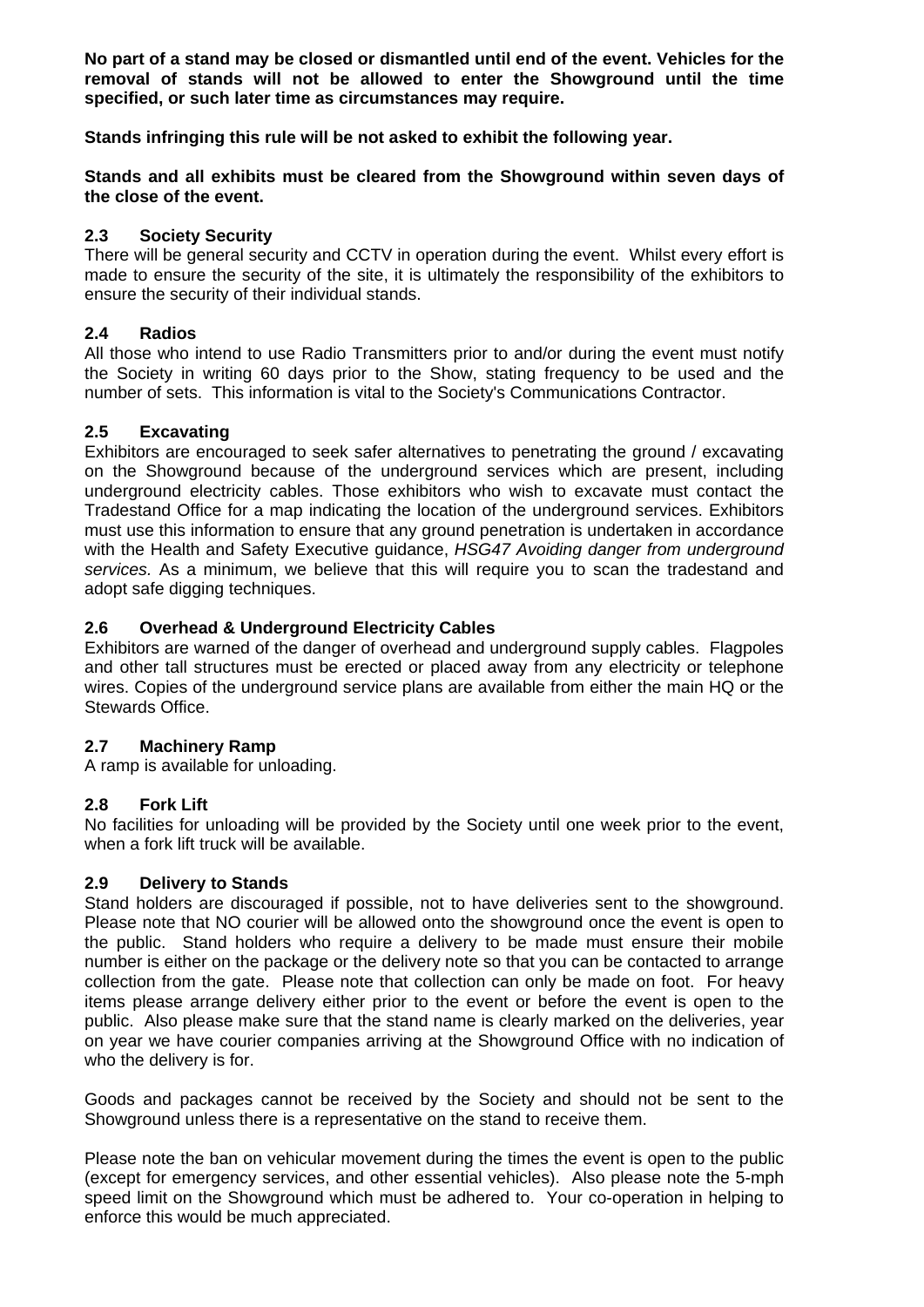#### **2.10 Grass Mowing**

The Exhibitor or Contractor should place grass cuttings in plastic sacks at the roadside in front of their stand for collection on the days prior to the event. The mowing of tradestand areas by the Society ceases two weeks prior to the event. If you require your grass cut after this date, please contact either Mr Terry Conti on 07866 327 565.

#### **2.11 Height of Stands**

#### **No stand or part thereof, or exhibit, may exceed 7.5 meters in height without the prior permission of the Society.**

#### **2.12 Mobile Units**

Exhibitors with large mobile units should arrange to have these in position at least five days before the event. This is especially important when it is necessary to encroach on adjoining stand space to manoeuvre the unit into position. No articulated units may be sited during the hours of darkness.

#### **2.13 Litter**

Exhibitors are required to keep their stands and the other portions of the avenues and alleys immediately adjoining their stands is always clean during the show. Any litter and refuse generated should be placed in suitable receptacles and put out for collection by the Society's Contractors at the end of each event day. Caterers and exhibitors providing meals and light refreshments must provide their own bins for waste food and suitable litter bins for customers use. At the end of the event all rubbish and waste must be suitably disposed of, and the site left in a clean and tidy condition. The Society reserves the right to charge for clearance of excessive or dangerous litter. Please ensure that any contractors employed by you are aware that all materials used must be cleared from the site at the end of the event and no materials such as nails, screws, timber etc remain on site. Please ensure that you adhere to the waste guidelines for the separation of waste from the Society's waste contractor.

#### **2.14 Fire Extinguishers**

#### **All tradestands must have fire extinguisher(s) appropriate to their risk.**

They should be sited on exit routes, preferably near exit doors, or where they are provided for specific risks, near to the hazards they protect. The most useful form of fire fighting equipment for general risks is the water type extinguisher or suitable alternative. One such extinguisher should be provided for each 50 square metres of floor space, according to the risk. Areas of special risk involving the use of oils, fats or electrical equipment may need carbon dioxide, dry powder or other types of extinguishers. **This regulation is a condition of entry and must be observed by all exhibitors.** The Fire Officer will inspect each trade stand to ensure that fire precautions have been carried out correctly. Stands not having the required extinguishers will be in breach of the Society's regulations and may be closed until such times as suitable fire fighting equipment is provided.

#### **2.15 Fire Safety in Marquees**

Exhibitors using marquees must ensure that they have been manufactured or treated so as to reduce the flame spread hazard. Marquees constructed of fabrics which comply with British Standard 7157 or British Standard 5438 will be considered acceptable. Exhibitors proposing to use structures that do not meet either of these standards must contact Mid & West Wales Fire Brigade.

All marquees must be designed and erected in accordance with current industry guidance, e.g. MUTA standards, and pay due regard to anticipated occupancy and the provision of suitable escape routes and exits. Fire safety with marquees will be monitored by Society Stewards, the Society's Health and Safety Consultant and, on occasion, officers of Mid and West Wales Fire and Rescue Service.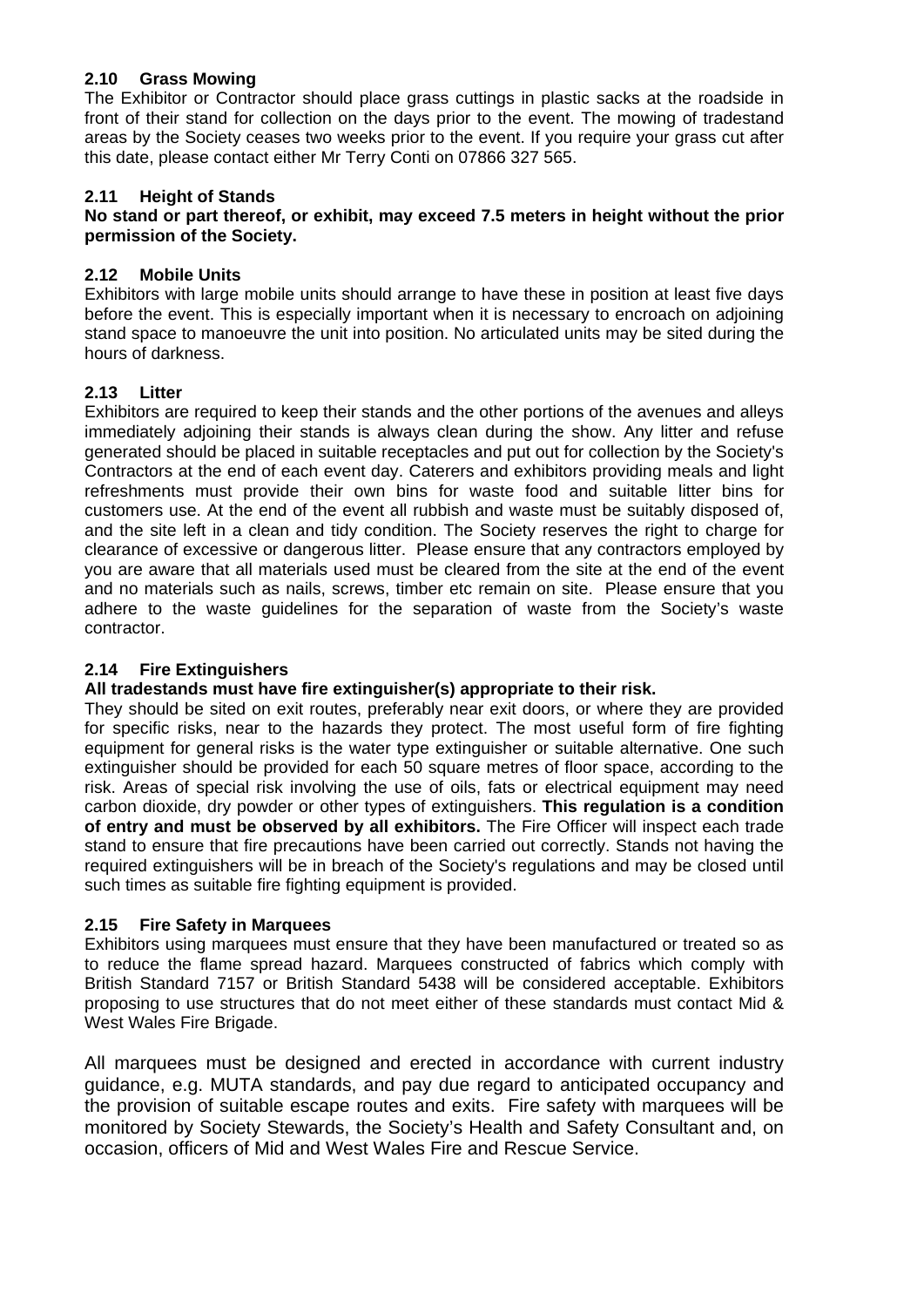#### **2.16 Flammable Liquids and Gases**

All LPG cylinders must be kept in the open air. Joints in pipework between cylinders and appliances must be checked for leaks before use. Pipework and cylinders must be adequately protected against damage. The transport, storage and use of LPG cylinders on site must be in compliance with HSE and UKLGP guidance. Cylinders in use must at all times be secured against any movement which could lead to the disconnection of or leakage from connecting hoses. Gas appliances must have been examined and tested by a competent person and labelled to indicate the examiners name and the date of the examination.

**Petrol**. **In line with the Fire Safety Order 2005, the Risk Assessment will identify that petrol generators/compressors can be replaced with diesel generators/compressors. Accordingly petrol generators /compressors are not allowed and diesel generators/compressors will only be allowed where an adequate mains electricity supply is not available and then only with the Society's written permission.**

**Generators (diesel only) where allowed, must not be refuelled whilst the engine is running. The Fire Officer or Society's Safety Officer will check these requirements during the course of his inspection and failure to comply with this Regulation will result in the offending trade stand being refused permission to remain open.**

#### **2.17 Low Flying Aircraft**

**Important Note:** Exhibitors are warned of the danger of low flying aircraft. Whilst the Society has obtained assurances from the authorities, no responsibility is accepted by the Society in this connection.

#### **2.18 Parking heavy trailers on avenues with stabilising legs.**

Before parking heavy trailers on the avenues with stabilising legs to unload, please check the location with the Society's Estate Manager. Some areas have underground drainage pipes that are near to the surface thus causing trailers to sink into the avenue and become unstable and in extreme cases may cause the trailer to tip.

#### **2.19 Livestock For Stands**

Tradestands with cattle or sheep MUST not arrive until the following times:

o **Show**: after 12 noon on the Saturday prior to the Show.

o **Winter Fair:**

Cattle - 9.00 am – 2.00 pm Sunday prior to the event

Sheep - 9.00 am – 2.00 pm Sunday Prior to the event.

Sheep Breed Societies: please note the MV status at the following events:

- o Show: all sheep can be either MV or Non-MV Accredited.
- o Winter Fair all sheep should be Non-MV Accredited.

Please ensure that the relevant movement documents accompany the sheep to the showground.

#### **2.20 Heavy Vehicles**

Exhibitors are reminded that heavy vehicles that are not part of an exhibit or tradestand must not be left on the Showground or in the exhibitors Car Park. When unloaded these vehicles must be parked in the area indicated by the security staff at the vehicle entrance gate.

## **Step 3 – Stand Operation during the Event**

#### **3.1 Times of Opening**

Stands must be set up for the duration of the event and on no account should leave before the event has ended. Failure to adhere to this regulation will result in a total ban from Society events.

**Show** - Mon – Thursday 8.30am – 7pm daily **Winter** Fair - Mon 8.30am – 7.30pm and Tues 8.30am – 6pm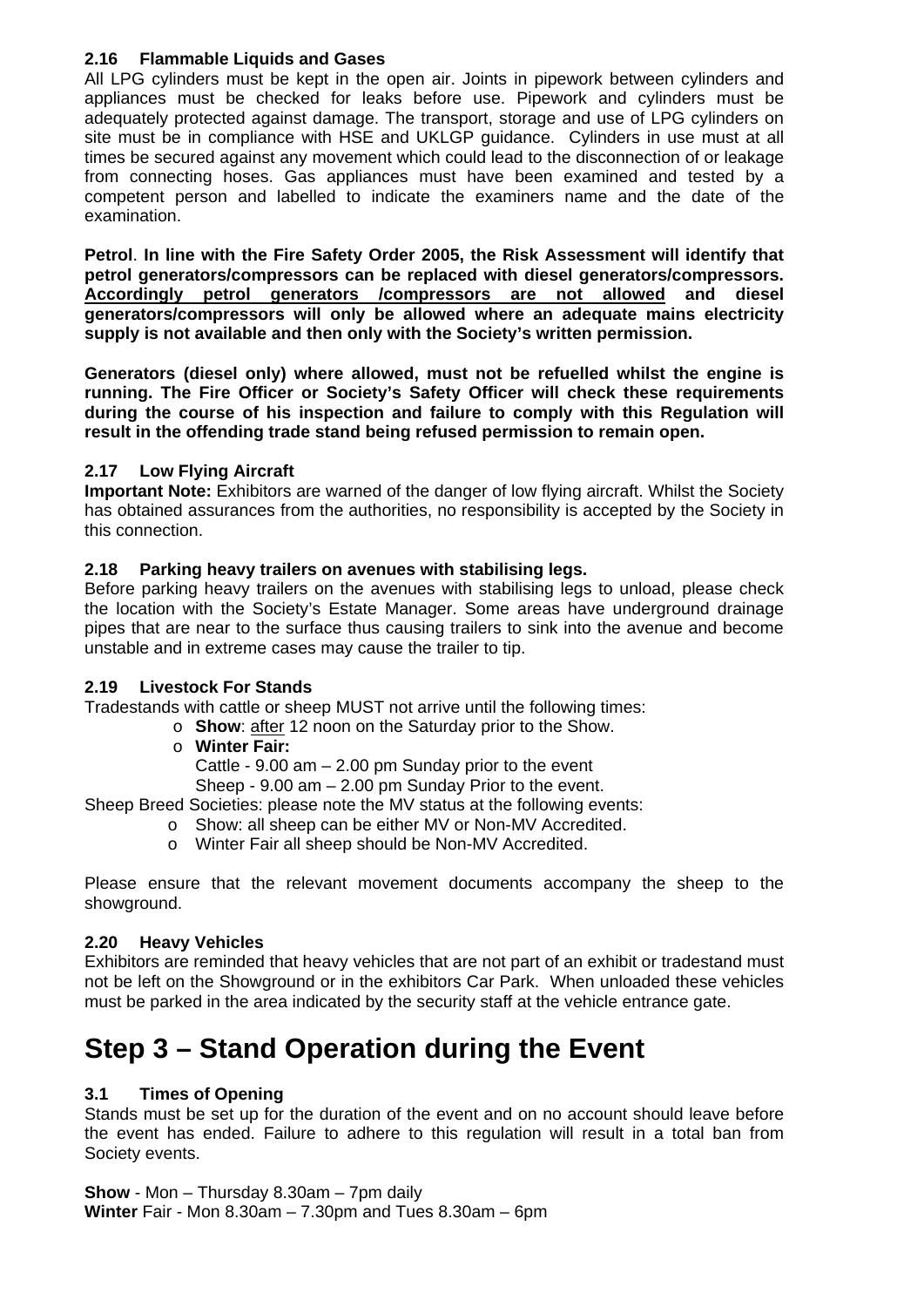#### **3.2 Vehicle Movement**

Event Days – Due to health and safety issues raised there will be no vehicle movement allowed during the opening times of the event, see the above events opening times.

#### **3.3 Fly-Pitchers**

Exhibitors who arrive at the Showground and have not booked and paid for a site will on no account be allowed to set up and trade. Any person found to be contravening this regulation will be evicted from the Showground.

#### **3.4 Maximum Speed Limit 5mph**

There is a maximum speed limit of 5mph across the whole Showground.

#### **3.5 Barbecues**

**Barbecues -** BBQ's can only be used for personal use after the close of the Event. **Charcoal and portable disposable barbecues are not allowed**. Please be considerate to your neighbours when lighting and using a BBQ. A suitable and approved fire extinguisher must be available at all times when using a BBQ.

#### **3.6 Placing of Exhibits – outside boundaries.**

Exhibitors will not be permitted to place exhibits, sandwich boards and placards of any description beyond the front line, so that any part thereof projects onto the avenues. Stands found going over the limits of the shedding or space allotted to them and obscuring unduly the signs or exhibits on an adjacent stand will have the articles removed.

All flagpoles must be erected so as to avoid fouling overhead cables. Any articles placed in contravention of this rule will be removed.

Placement of advertising banners is strictly prohibited without the prior consent of the Head of Business Development or the Sponsorship Assistant.

No stand or exhibit or part thereof may exceed 7.5m (25ft) in height without the prior permission of the Society.

#### **3.7 Delivery to Stands**

Stand holders are discouraged if possible, not to have deliveries sent to the showground. Please note that NO courier will be allowed onto the showground once the event is open to the public. Stand holders who require a delivery to be made must ensure their mobile number is either on the package or the delivery note so that you can be contacted to arrange collection from the gate. Please note that collection can only be made on foot. For heavy items please arrange delivery either prior to the event or before the event is open to the public. Also please make sure that the stand name is clearly marked on the deliveries, year on year we have courier companies arriving at the Showground Office with no indication of who the delivery is for. Goods and packages cannot be received by the Society and should not be sent to the Showground unless there is a representative on the stand to receive them.

Please note the ban on vehicular movement during the times the event is open to the public (except for emergency services and other essential vehicles). Also please note the 5-mph speed limit on the Showground which must be adhered to. Your co-operation in helping to enforce this would be much appreciated.

#### **3.8 Awards for Tradestands**

#### **Royal Welsh Show:**

- The Bevington Gibbins Trophy for the Best Tradestand displaying Agricultural Machinery.
- Royal Welsh Award of Merit for the best Agricultural Tradestand not displaying Agricultural Machinery.
- Royal Welsh Award of Merit for the best Commercial Tradestand Non Agricultural Section.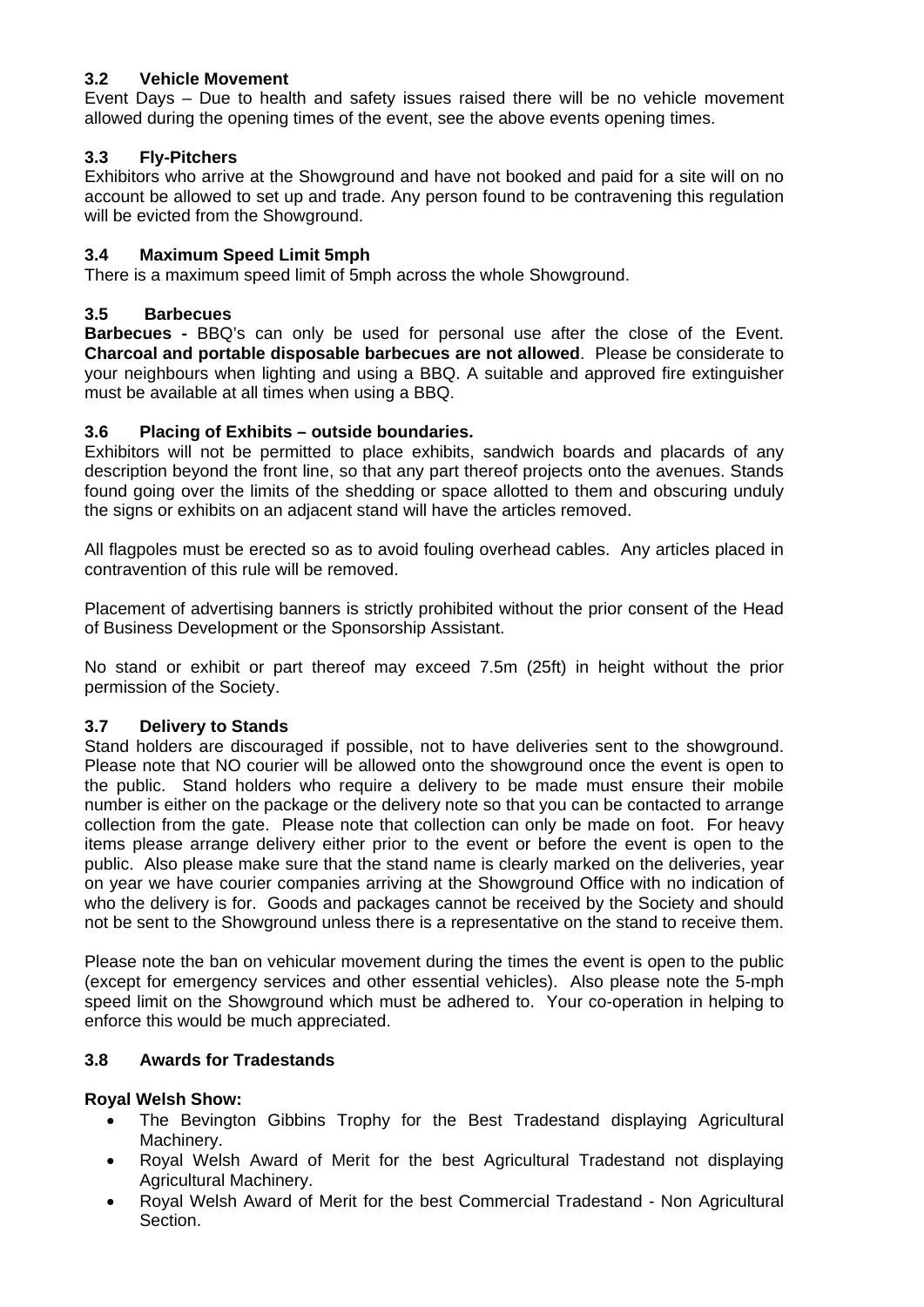- Royal Welsh Award of Merit for the best Exhibit of Educational and Instructional value.
- Royal Welsh Award of Merit for new innovation that shows the most potential for improving agriculture in Wales.
- The Dr. Alban Davies Trophy for the New Machine, Implement or Device which is likely to be of most benefit to Welsh farming.

Only stands erected by 6 p.m. on Sunday prior to the show will be eligible to compete for the best Trade Stand Trophy. Tradestands will be judged automatically without written application.

#### **Winter Fair**

- Best Agricultural Tradestand.
- Best Non Agricultural Tradestand.
- Best overall stand within Shopping Pavilions 1, 2, 3 & The Gift Hall.
- The Royal Welsh Winter Fair Award to the best overall tradestand exhibit.

Trade Stands will be judged automatically without written application.

Judging will commence at 9.00 am, on the Monday of Fair, the presentation of awards will take place later on that day on the winning stands.

#### **3.9 Litter**

Exhibitors are required to keep their stands and the other portions of the avenues and alleys immediately adjoining their stands always clean during the event. Any litter and refuse generated should be placed in suitable receptacles and put out for collection by the Society's contractors at the end of each event day. Caterers and exhibitors providing meals and light refreshments must provide their own bins for waste food and suitable litter bins for customer's use. At the end of the event all rubbish and waste must be suitably disposed of, and the site left in a clean and tidy condition. The Society reserves the right to charge for clearance of excessive litter. Please ensure that you adhere to the waste guidelines for the separation of waste from the Society's waste contractor.

#### **3.10 Catering on stands**

No food or drink to be sold unless either a concession is paid or by prior agreement with the Society.

Caterers can only be approved by the Society to provide food or drink on the Showground if they always have a Food Hygiene Rating of 5.

The Society reserves the right to refuse an application if the Hygiene Rating submitted to access an event is different to the proposed trade on the Showground. For example, if the Hygiene Rating relates to food manufacturing, but the applicant intends to cater on the Showground.

The Rating must be always on view to their customers.

If the Rating drops below 5, the Food Operator must inform the Society at the earliest opportunity.

The Food Operator must provide easily accessible hand washing facilities at all times, which must be a tapped supply of hot and cold water, or water at a suitably controlled temperature.

Caterers must seek prior agreement from the Society for any products of animal origin they sell that is not Welsh/UK in origin. If the Society identifies a trader with any non-UK products of animal origin on their stand, the Society reserves the right to require the trader remove those products from the Showground.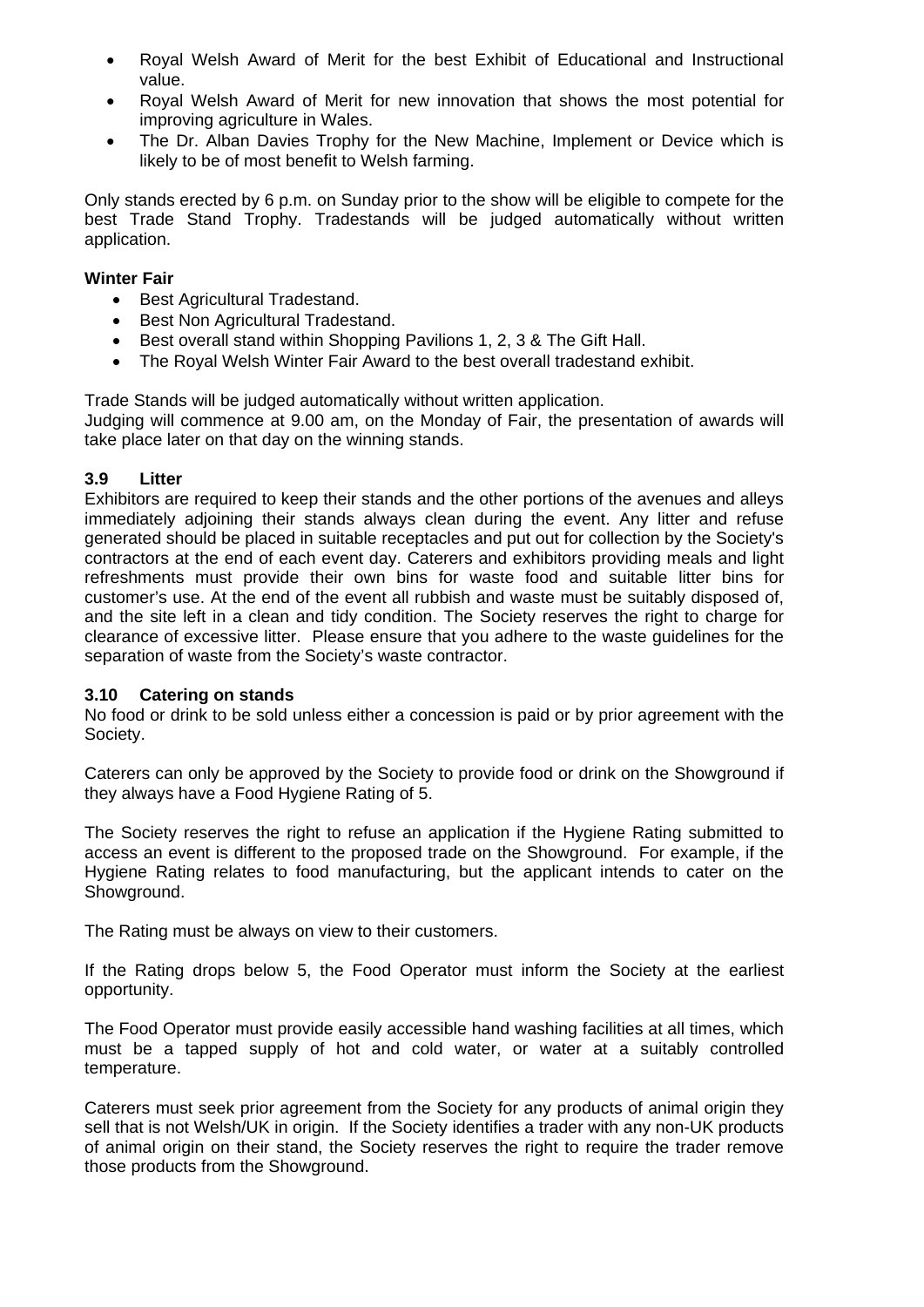Caterers must keep the following documents available to view at all times when on the Showground. Evidence:

- Of their specific food safety controls at the Showground e.g. an up to date Safer Food Better Business pack or other HACCP system. In particular, it must state their controls for guarding against E.coli and for managing water hygiene (sanitizing containers, pipework, hose pipes and fill points)
- Of up to date hygiene training for those being employed during the event.
- Significant findings from their Showground specific risk assessments, making sure documentary evidence is kept on the unit showing the control measures for fire and gas safety
- of their current Public and Employer's liability insurance

Exhibitors are responsible for making sure that no alcohol is obtained by anyone under 18 years of age.

Only biodegradable cups, plates and cutlery can be used.

Failure to comply with any of these items mentioned above could result in the Society's Officers stopping the catering operation.

#### **3.11 Event Stand Safety**

**The Society's Safety Stewards will visit stands and advise on aspects of Health and Safety.** 

a) Pesticides and other substances hazardous to health. Tradestand exhibitors should display only new, empty containers.

b) Plant or Machinery must only be operated after ensuring adequate precautions are taken to protect the operator and bystanders. Guards must be fitted; mobile machinery fenced off; static exhibits properly erected, propped, stacked; hydraulic systems locked off or otherwise made safe.

c) Any steam or pressure vessels or lifting appliances used/demonstrated must have been examined and tested by a competent person and labelled to indicate the examiners name and date of examination.

d) All temporary structures, information boards, fences, gates, flagpoles, grandstands, viewing platforms, etc. are to be safe for their intended purpose and comply with the latest and relevant codes of practice. Exhibitors must give regard to the stability of their exhibits and ensure that they cannot under reasonable circumstances be knocked over.

e) Petroleum product storage must be in accordance with standards laid down by the fire prevention department of the local fire brigade.

**3.12 Trading Standards -** Exhibitors must comply with all relevant **Trading Standards**  legislation. This involves some 70 Acts of Parliament in the areas of metrology, safety, fair trading and quality. Specific issues of advice are provided: -

a) Display notices indicating the name and address of organisation (where applicable under the Business Names Act)

b) Age Restricted Sales – Ensure that you have a system to ensure controlled products are not sold to underage children.

c) Counterfeit Products – Exhibitors must verify that any products on sale or in possession for sale do not breach copyright legislation.

d) Road Traffic – Any vehicle bringing material to the event must not exceed permitted weights.

For further information contact your local Trading Standards Department alternatively you can contact Powys Trading Standards on (01597) 826049, or e-mail trading.standards@powys.gov.uk

#### **3.13 Water – Standpipes and the use of caterers fill hoses.**

The proprietors of mobile units must thoroughly disinfect all internal water pipework and any water storage containers used by the business, immediately before the event. Records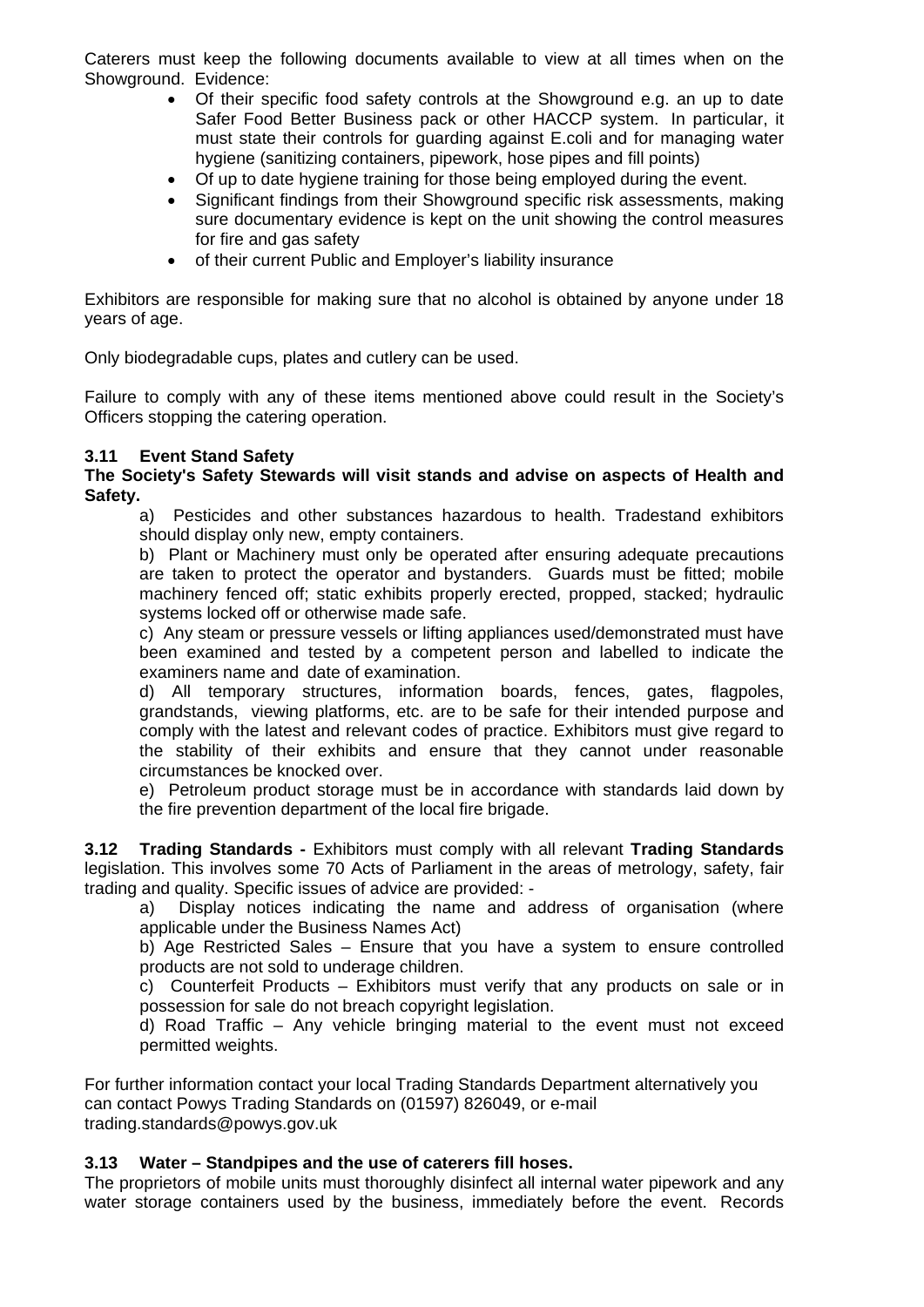must be made available on the unit to demonstrate when this task was last completed, and ideally stating the method of disinfection.

## **Step 4 – Breakdown**

#### **4.1 Breakdown Traffic.**

#### **Show**

Breakdown commences from 8pm on Thursday (last day of the show). No stand to be dismantled or vehicles allowed onto the avenues until after 8pm. Please note the show is open to the public until 8pm and avenues must be kept clear for the movement of emergency vehicles and for public safety reasons.

Please be patient at breakdown, be aware that it took over a week for all stands to set up. Do not anticipate that at 8pm on the last day of the show that you will all be able to leave at once.

#### **Time of Dismantling - removal of stands, Thursday (last day of the show)**

No part of a stand in the South Glamorgan Exhibition Hall, Food Hall or outside space may be closed or dismantled until 8.00 pm on the last day of the Show, the following vehicle movements will apply:

8.00 pm - 9.30 pm vehicles exit only.

9.30 pm - 10.00 pm entry for vehicles under 7.5 tons via Entrance D.

10.00 pm onwards - entry for large vehicles via Entrance D.

#### **No admission to Showground with vehicles prior to 9.30 pm.**

Exhibitors are required to remove the whole of their exhibit within 7 days of the event closing. **Any company infringing this regulation may incur a surcharge.**  Any items left on stands will remain so at the risk of the exhibitor.

#### **Winter Fair**

No part of a stand may be closed or dismantled until 6pm on the last day, or until the auction is complete, whichever is the later. Vehicles for the removal of stands will not be allowed to enter the Showground until 6pm on the last evening, or such later time as circumstances may require.

Exhibitors are required to remove the whole of their exhibit within 5 days of the event closing. **Any company infringing this regulation may incur a surcharge.**  Any items left on stands will remain so at the risk of the exhibitor.

#### **4.2 Stand de-rig waste**

Please ensure that any contractors employed by you are aware that all materials used must be cleared from the site at the end of the events and no materials such as nails, screws, timber etc remain on site.

## **Section 5 – Other Information**

#### **5.1 Observance of Regulations**

All exhibitors, their contractors and employees, while on the Showground, shall be subject to the Rules and Regulations of the Society, as interpreted by the Society, and their Stewards and Officials appointed by them. The Stewards have power to order the removal of any article from the Showground, or to close the Stand of any Exhibitor who does not conform to the regulations of the Society or the directions of the Stewards or Officials, and if necessary, to expel such exhibitors or his/her representatives from the Showground.

#### **5.2 Responsibility of Exhibitors**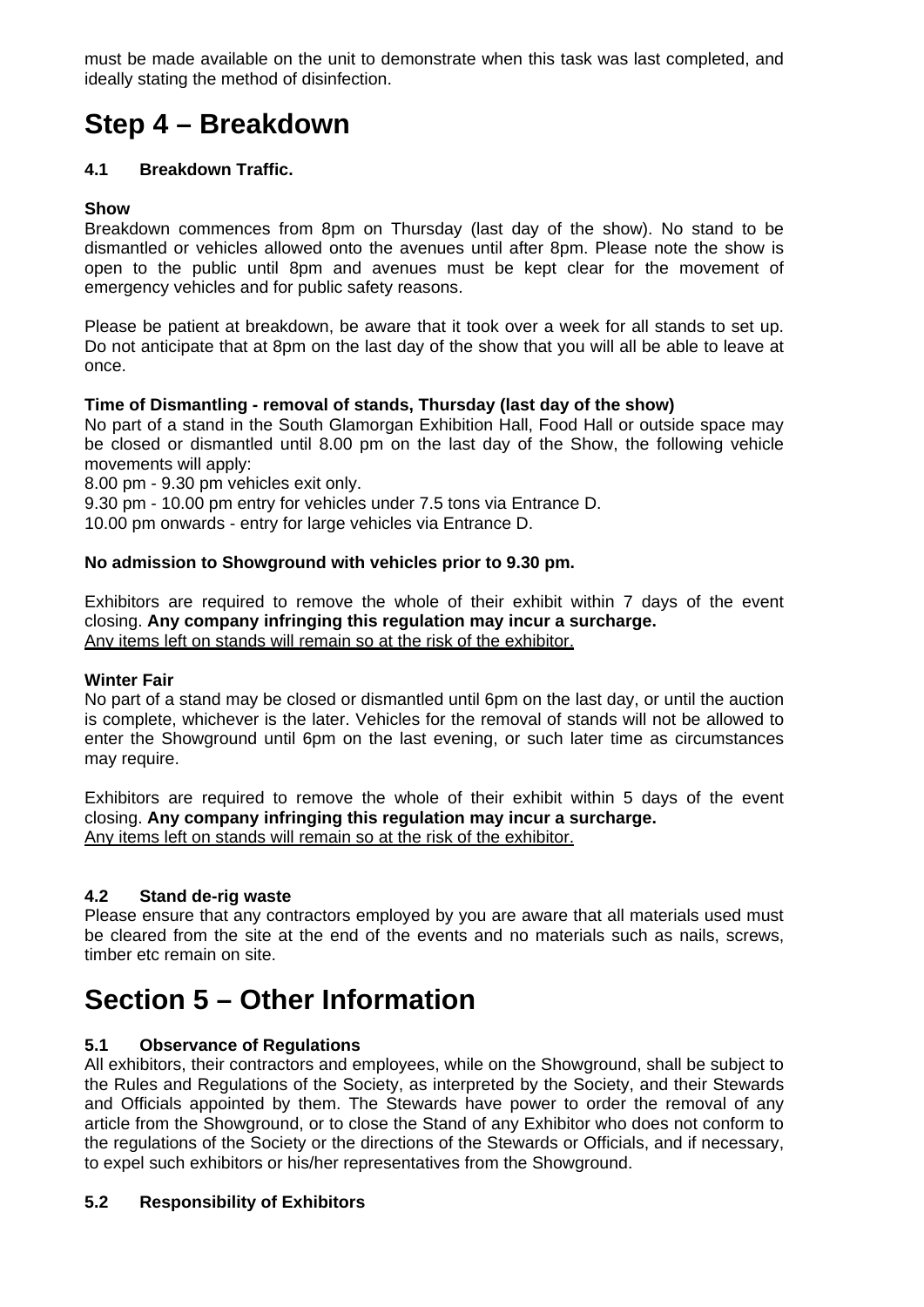The Exhibitor shall assume full responsibility including liability for all claims arising out of the exhibition, handling or housing of any animal, article, plant machinery or object of any kind exhibited on the Showground and the conduct of the Stand generally. The Exhibitor shall indemnify the Society against all claims, damages or expenses whatsoever in any way arising out of the presence of the Exhibitor or his/her exhibits on the Showground. Acceptance of the foregoing provisions shall be a condition of entry.

Exhibitors are advised to insure against fire not only as regards their own property but also against third party claims.

Responsibility for exhibits: The Society will not be responsible for the safe keeping of any article exhibited but will require exhibitors to take charge of their own property.

#### **5.3 Public Liability Insurance**

Please note that all exhibitors should hold current Public Liability Insurance, and ensure a copy is available for inspection on your stand during the event.

#### **5.4 Allotment of Space**

The Society will not be responsible for any loss or damage arising from any error in the allotment of the space in the Showground, or from any encroachment by one exhibitor on the space allotted to another.

#### **5.5 Accidents**

The Society will not be responsible for any accident, fatal or otherwise, that may arise from an exhibitor reserving a tradestand or exhibition area at the event. It is a condition of entry that each exhibitor shall hold the Society blameless and indemnify it against any legal proceedings arising from such accident. This rule will also apply to any contractor employed on the Showground.

#### **5.6 Non-Responsibility of Society**

While the Society reserves to itself the right of excluding any petrol or spirit it may deem unsafe, it in no way relieves the exhibitor from responsibility in the event of accident or fire. The exhibitor must conform to the regulations of the local authorities in all that relates to the transport of petrol, etc. and the precautions to be adopted against fire.

#### **5.7 Safety Requirements**

#### **Health & Safety at Work etc. Act 1974.**

Special attention is directed to the safety requirements outlined in the regulations governing the allocation of space for machinery and other stands. The ruling of the Steward on the safety of any exhibit or part of an exhibit shall be immediate and final; but consent to the working of an exhibit shall not relieve any exhibitor of liability as laid down in the regulations.

The Society holds exhibitors wholly responsible for the observance of statutory regulations governing the safety of machinery exhibited by them. Machines and appliances are accepted for the adjudication on the understanding that they are capable of complying with Health and Safety at Work etc. Act 1974 and the regulations which come under it.

#### **5.8 Transport Safety**

Under the Health & Safety at Work Act 1974, we have a duty to ensure so far as is reasonably practicable the Health, Safety and Welfare of our staff and others using our Showground.

To enable us to achieve a safer working environment for all users of the Showground we would ask for your co-operation, by instructing all your staff to follow the guidelines listed below:-

a) The Showground operates a 5mph maximum speed limit. This must be adhered to at all times.

b) Wherever possible all vehicles should drive on and off the stand space. If reversing is necessary a signalman (banksman) must be positioned to the rear of the vehicle. Audible or